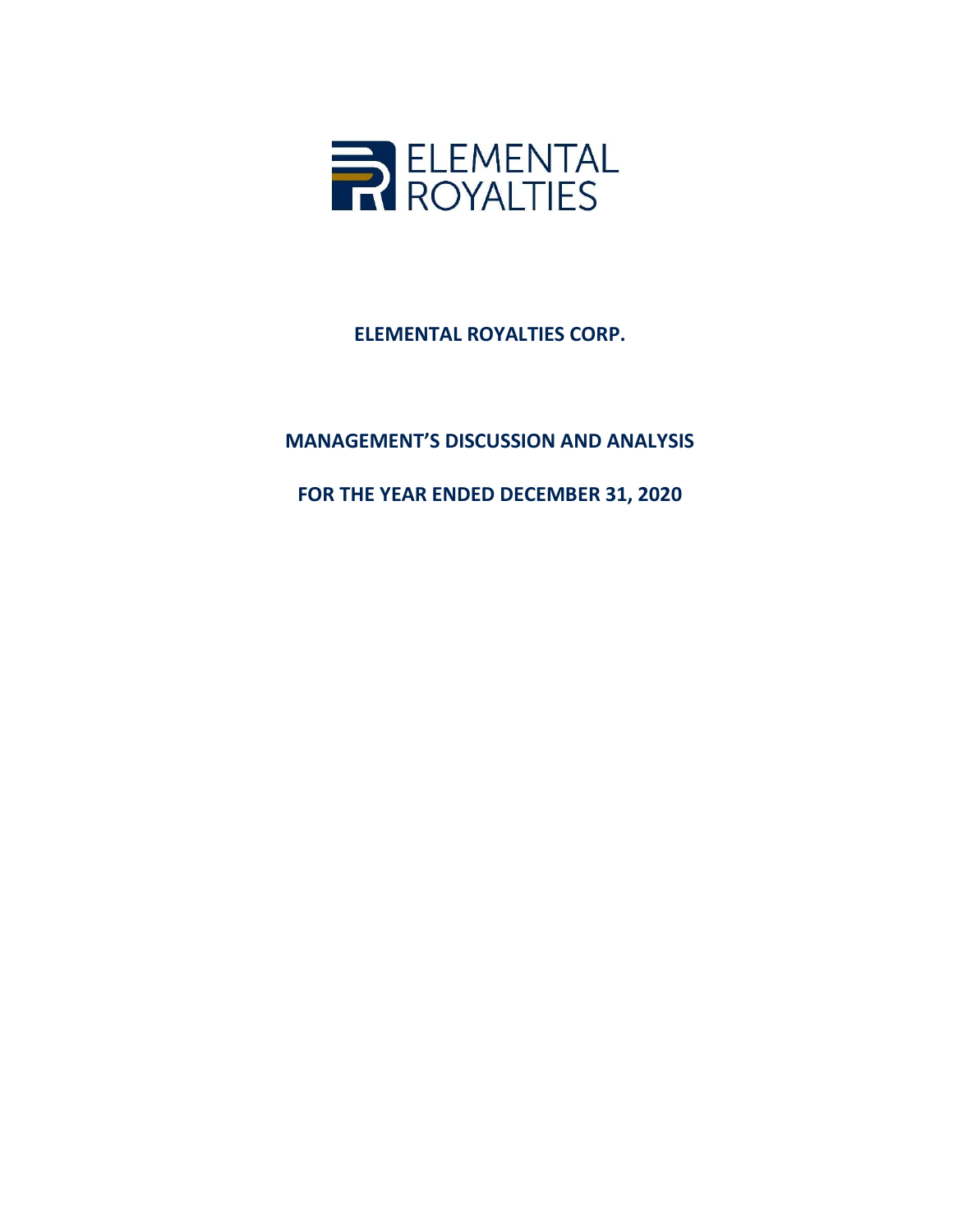ELEMENTAL ROYALTIES CORP. MANAGEMENT'S DISCUSSION AND ANALYSIS For the year ended December 31, 2020 (Expressed in US Dollars, unless otherwise indicated)

Date of Report: April 27, 2021

This management's discussion and analysis ("MD&A") for Elemental Royalties Corp. (the "Company", "Elemental" or "ERC") is intended to help the reader understand the significant factors that have affected Elemental and its subsidiaries performance, as well as factors that may affect its future performance.

The information contained in this MD&A for the year ended December 31, 2020 should be read in conjunction with the consolidated financial statements of Elemental Royalties Corp. for the same period. The information contained within this MD&A is as of April 27, 2021.

The referenced financial statements have been prepared in accordance with international Financial Reporting Standards as issued by the International Accounting Standard Board ("IFRS"). All amounts are expressed in US dollars unless otherwise indicated, which is the Company's presentation and functional currency. All share and per share amounts in this MD&A have been re-stated to reflect the post-Consolidation (as defined below) 4.8114 for one exchange ratio pursuant to the Transaction (as defined below).

Additional information is available on the Company's SEDAR profile at www.sedar.com. Current financial disclosures and Real-Time Level 2 quotes for Elemental are available at: https://www.otcmarkets.com/stock/ELEMF/.

# Table of Contents

| $\mathbf{1}$ .  |  |
|-----------------|--|
| 2.              |  |
| 3.              |  |
| 4.              |  |
| 5.              |  |
| 6.              |  |
| 7.              |  |
| 8.              |  |
| 9.              |  |
| 10.             |  |
| 11 <sub>1</sub> |  |
| 12.             |  |
| 13.             |  |
| 14.             |  |
| 15.             |  |
| 16.             |  |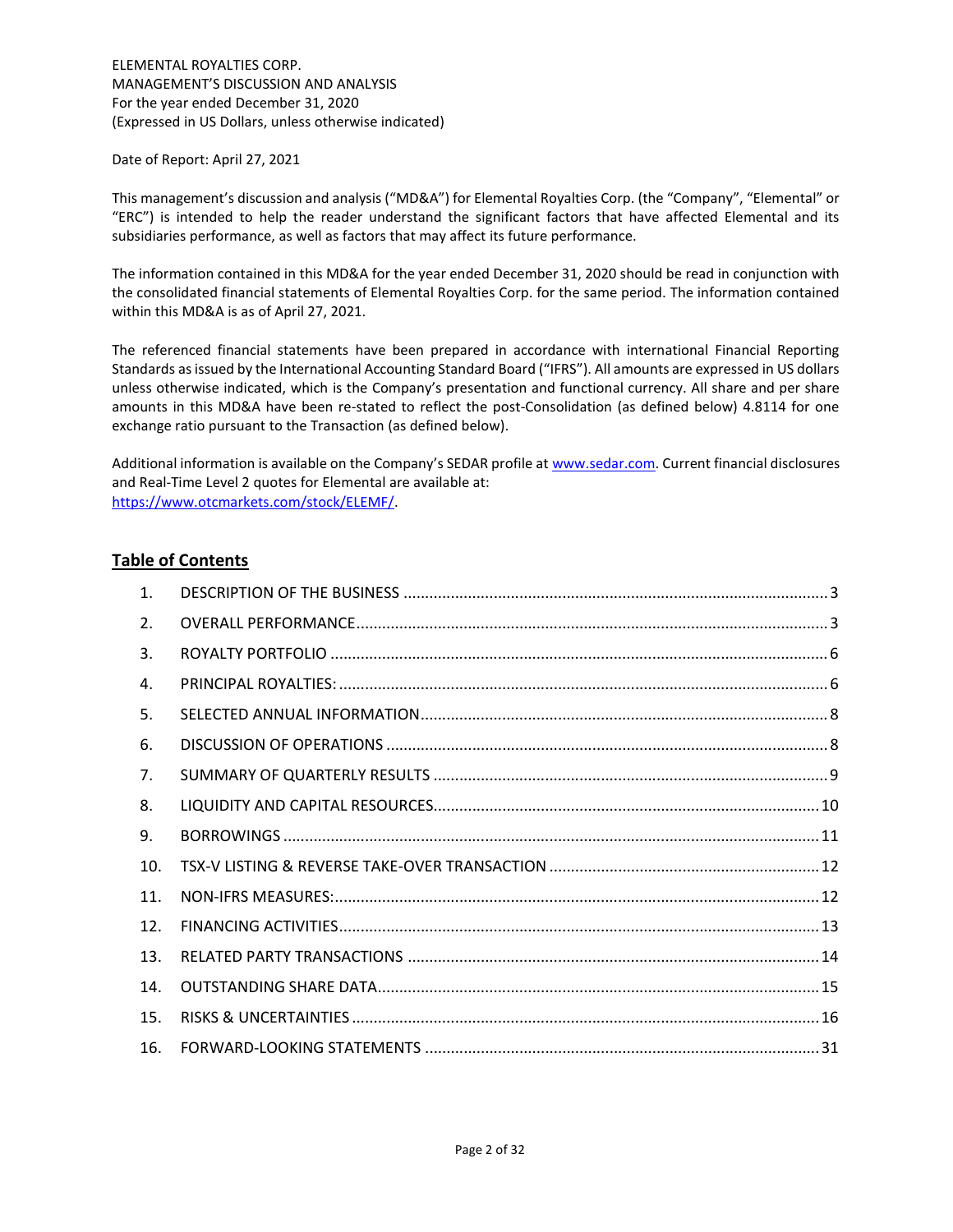#### MANAGEMENT'S DISCUSSION & ANALYSIS

### 1. DESCRIPTION OF THE BUSINESS

Elemental Royalties Corp. is a TSX Venture Exchange ("TSX-V") listed precious metals royalty company focused on acquiring royalties over producing, or near producing, assets from established operators and counterparties.

The Company's common shares are listed on the TSX-V under the symbol "ELE" and the OTCQX under the symbol "ELEMF".

Before listing in July 2020, the management team completed the acquisition of five producing royalties. These generated gross revenue of approximately \$5.1 million in 2020 and together with the portfolio of Australian gold royalties acquired from South32 in February 2021 are expected to generate estimated gross revenue of approximately \$7.0 million to \$7.9M in fiscal 2021, with over 80% of revenue generated from gold production.

In 2021, Elemental expects 4,000 to 4,400 attributable zero-cost gold equivalent ounces from its existing portfolio, weighted towards the second half of the year, with 94% of expected revenue derived from gold and silver production. At a range of US\$1,750 to US\$1,800 per ounce average received gold price, this would achieve revenue of US\$7.0 million to US\$7.9 million in 2021. To calculate gold equivalent ounces the Company's royalty revenue is converted to an attributable gold equivalent ounce basis by dividing the royalty revenue received in a period by the average gold price for the same respective period. The presentation of this non-IFRS measure is intended to provide additional information and should not be considered in isolation or as a substitute for measures of performance prepared in accordance with IFRS. Other companies may calculate these non-IFRS measures differently. The following table provides a comparative view of gold equivalent ounces in 2019 and 2020 and a projection for 2021 guidance:

|                                | 2019  | 2020  | 2021 Guidance  |
|--------------------------------|-------|-------|----------------|
| Gold equivalent ounces         | 1,705 | 2,889 | 4,000 to 4,400 |
| Year-on-year percentage change | +49%  | +69%  | +38% to +52%   |

The Company's gold-focused royalty portfolio is diversified by several top-tier operators and by jurisdiction, serving to reduce operating risk to the Company and to the individual investor. By relying on advanced assets the Company is able to minimize funding and development risks that are outside Elemental's control. Elemental focuses on acquiring assets located in proven mining jurisdictions, in order to seek to mitigate the risks of political instability and policy changes.

The Company's royalties provide uncapped revenue and are not subject to any buybacks as of the date of this report and at December 31, 2020, meaning that all future mineral resource to mineral reserve conversion over the royalty areas delivers both value and greater certainty to Elemental at no additional cost.

In addition, the portfolio contains significant exploration upside; the Wahgnion gold mine in Burkina Faso sits within a license package of over 1,000km<sup>2</sup>, and the Mercedes mine in Mexico sits within a nearly 700km<sup>2</sup> license. These district scale land packages provide ERC with exposure to future exploration success without any operational or financial contribution from Elemental.

### 2. OVERALL PERFORMANCE

- Record revenue of \$5,120,984 for the for the year ended December 31, 2020.
- Record total attributable gold equivalent ounces of 2,889 for the year ended December 31, 2020.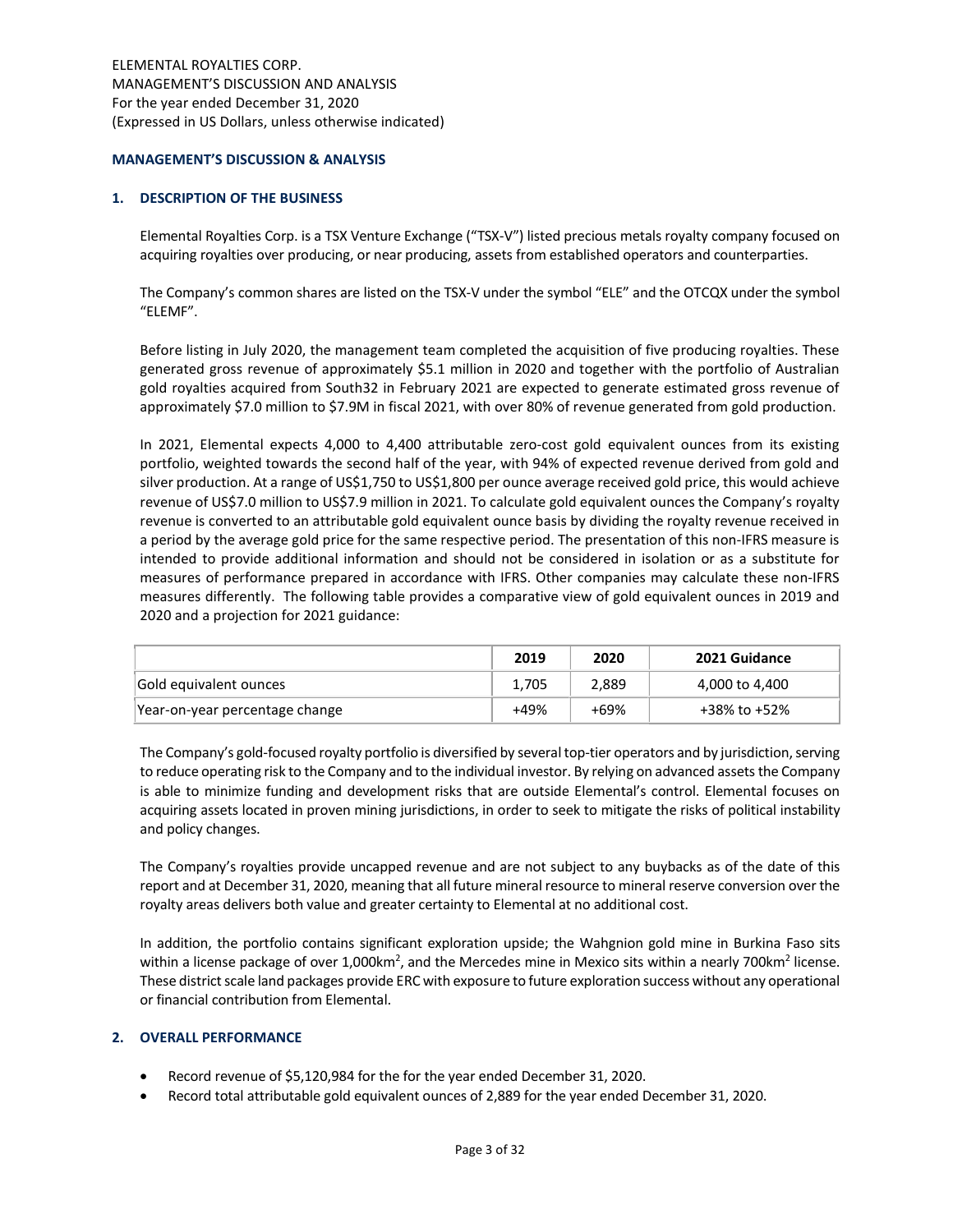- Operating cash flow of \$2,087,999 for the year ended December 31, 2020.
- Net loss of \$2,630,638, including \$1,533,678 of listing costs for the year ended December 31, 2020.
- Adjusted EBITDA of \$3,593,646 (refer to the "Non-IFRS Measures" section of this MD&A).

Highlights of the year ended December 31, 2020 include:

- On January 29, 2020, the Company acquired 100% of the issued capital of Sanembaore Sarl Pty Ltd ("SNB"), a company incorporated under the laws of Australia. SNB's principal asset was a 1% net smelter return royalty over Teranga Gold's Wahgnion project ("Wahgnion") in Burkina Faso (the "Wahgnion Royalty"). In consideration for 100% of the issued capital of SNB, Elemental Royalties Limited ("ERL") paid a total of \$12,500,000 consisting of \$11,500,000 in cash and issuing 1,374,683 common shares (issued on January 16, 2020 at the fair value of \$1,000,000.
- On July 27, 2020 Elemental announced the closing of the business combination agreement between ERL, Fengro Industries Corp. ("Fengro") and certain securityholders of ERL dated April 27, 2020 (the "Business Combination Agreement"). As a result of this transaction, the shareholders of ERL acquired more than 50% of the issued and outstanding common shares of the resulting issuer, being ERC, and the transaction was considered to be a reverse take-over.
- Effective July 27, 2020, Fengro changed its name to "Elemental Royalties Corp." On July 30, 2020, the Company began trading on the TSX-V under the symbol "ELE".
- On July 28, 2020, the Company completed a brokered subscription receipt financing of 18,437,715 subscription receipts at CAD\$1.30 per subscription receipt for gross proceeds of CAD\$23,969,030 (\$17,917,153). In connection with the financing, the Company paid cash finders' fees of \$1,803,461 and incurred cash issuance costs of \$162,422. In connection with the completion of the reverse take-over of Fengro, the subscription receipts were exchanged for 18,437,715 common shares.
- On July 30, 2020, the convertible loan due to Tembo Mining Capital Fund LP ("Tembo") was converted into common shares using the conversion price of CAD\$1.30 per common share resulting in Elemental issuing 2,406,322 common shares to Tembo. The amount converted included principal of \$2,000,000, a \$200,000 arrangement fee and \$134,667 of accrued interest. The loan amount was used to satisfy in part the acquisition price of the Wahgnion Royalty, completed on January 29, 2020.
- On August 4, 2020 Elemental entered into a settlement agreement with Tembo which resulted in the settlement of CAD\$115,493 (\$87,963) in debt in exchange for the issuance by the Company of 65,996 common shares. The debt was incurred pursuant to a bridge loan made by, among others, Tembo to the Company (then Fengro) in March 2019.
- On August 6, 2020 Teranga Gold Corp (TSX: TGZ) ("Teranga") reported an updated life of mine plan and increased 2020 production guidance for its Wahgnion project, located in southwest Burkina Faso, West Africa. Teranga increased Wahgnion's 2020 production guidance to between 150,000 – 165,000 ounces, a 15% – 18% increase from earlier guidance of 130,000 – 140,000 ounces. Since commissioning, Wahgnion's processing plant has performed approximately 25% above nameplate capacity for throughput and gold recovered.
- On August 7, 2020, the Company repaid \$8,539,939 of the Sprott Credit Facility (as defined below) which included \$8,499,999 of principal, \$20,933 of legal fees and \$19,007 of accrued interest. The \$1 principal balance remaining on the Sprott Credit Facility was repaid in February 2021.
- On November 23, 2020, the Company announced that it had entered into a binding agreement to acquire a portfolio of royalties from South32 Limited for \$55 million (the "South32 Acquisition"). From mid-2021 onwards, the South32 Acquisition is forecast to nearly double royalty revenue with continuing revenue growth in 2022 and 2023. As consideration for the transaction, Elemental agreed to make a cash payment of \$40 million (the "Cash Payment") and to issue 13,065,100 common shares to South32.
- To fund the Cash Payment, the Company utilized cash on hand, the Amended and Restated Sprott Credit Facility (the "Amended Sprott Credit Facility"), and completed a "bought deal" brokered subscription receipt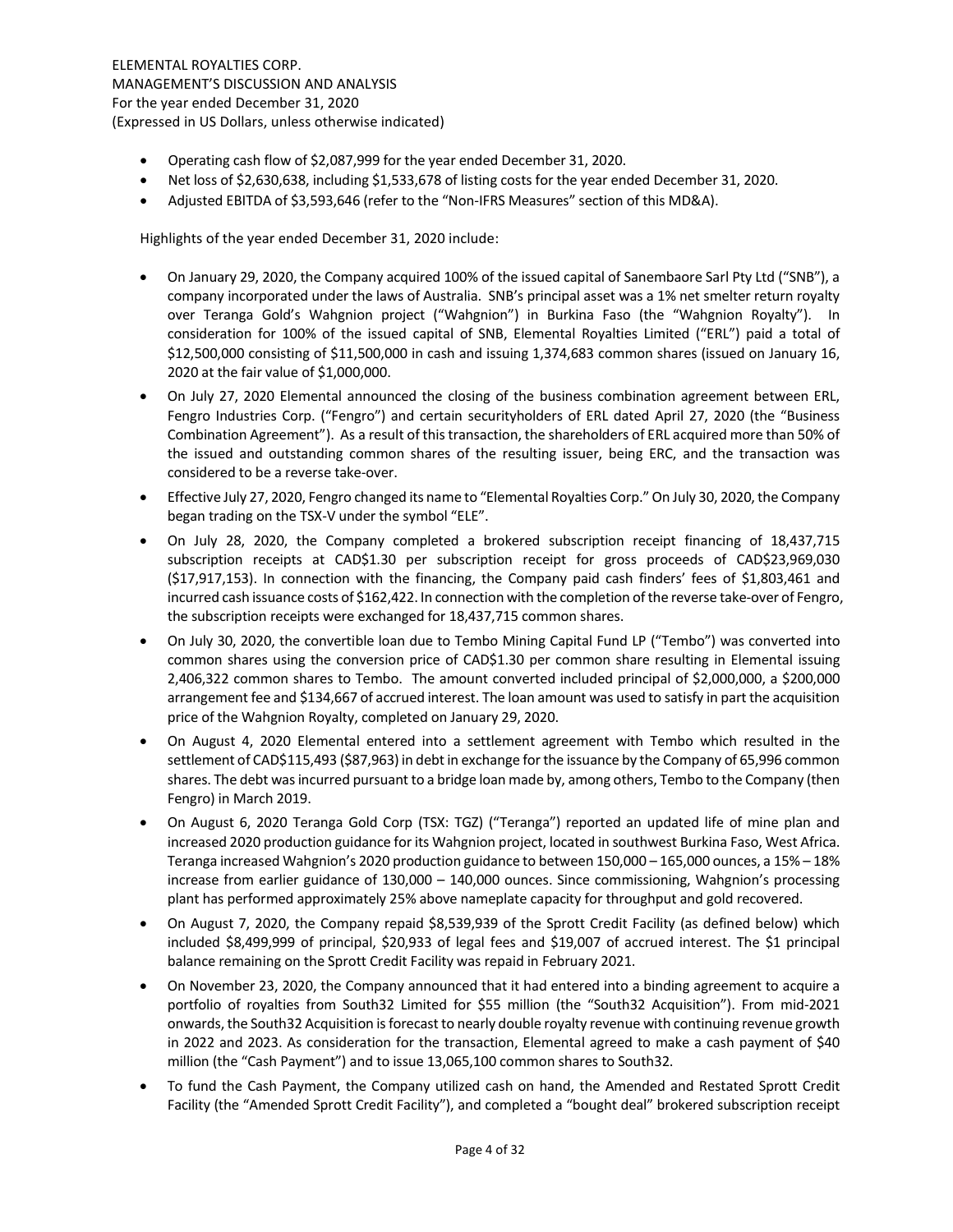financing. The brokered subscription receipt financing consisted of 10,748,132 subscription receipts (exchangeable for common shares of the Company on a one-for-one basis) at CAD\$1.50 per subscription receipt for gross proceeds of CAD\$16,122,198. In connection with the financing, the Company paid cash finders' fees of \$1,083,461 and incurred cash issuance costs of \$171,482.

- On December 21, 2020, Elemental noted changes of operational control of three assets over which the Company holds royalties, providing the Company with increased confidence in the capability of its operating partners and the possibility of further exploration and development successes. Endeavour Mining Corp. (TSX: EDV) ("Endeavour") announced the acquisition of Teranga and Equinox Gold Corp. (TSX: EQX, NYSE American: EQX) ("Equinox Gold") announced the acquisition of Premier Gold Mines Limited ("Premier"). Additionally, Panoramic announced that it had sold 80% of its shares in a subsidiary holding the Panton project to Great Northern Palladium Pty Ltd, a private Australian company, for AU\$12 million.
- On December 29, 2020, the Company entered into the Amended and Restated Sprott Credit Facility. Pursuant to the Amended Sprott Credit Facility, Sprott advanced to Elemental an aggregate amount of \$25,000,000, which amount was used to satisfy, in part, the acquisition price of the South32 Acquisition. The Amended Sprott Credit Facility is secured against Elemental's assets and matures on January 31, 2023. The Amended Sprott Credit Facility provides that the facility will have a two-year term and incur interest at an annual rate of 9% plus the greater of (i) US 3-month LIBOR, and (ii) 1% per annum, payable monthly. In connection with the advance of funds under the Amended Sprott Credit Facility, Elemental agreed to an issuer discount of 3% of the aggregate total advance, which was satisfied through the issuance by Elemental of approximately 653,255 common shares at CDN\$1.50 per common share.

Subsequent to December 31, 2020:

 On February 8, 2021, Elemental completed the South32 Acquisition. On the same date the subscription receipts converted into 10,748,132 common shares of Elemental, and the Company issued 13,065,100 common shares to South32 representing approximately 19% of the issued and outstanding common shares of the Company.

The following table summarizes the Company's total revenue from royalty interests during the three and twelve months ended December 31, 2020 and 2019:

|                                      | Three months ended |                          | Year ended   |           |  |
|--------------------------------------|--------------------|--------------------------|--------------|-----------|--|
|                                      |                    | December 31,             | December 31, |           |  |
|                                      | 2020               | 2019                     | 2020         | 2019      |  |
|                                      |                    |                          |              |           |  |
|                                      |                    |                          |              |           |  |
| Kwale                                | 82,498             | 110,613                  | 485,513      | 470,723   |  |
| <b>Mount Pleasant</b>                | 282                |                          | 8,960        | 17,042    |  |
| Amancaya                             | 609,408            | 537,378                  | 1,915,324    | 1,927,594 |  |
| Wahgnion                             | 768,524            | $\overline{\phantom{a}}$ | 2,711,187    |           |  |
|                                      |                    |                          |              |           |  |
| Total revenue from royalty interests | 1,460,712          | 647,991                  | 5,120,984    | 2,415,359 |  |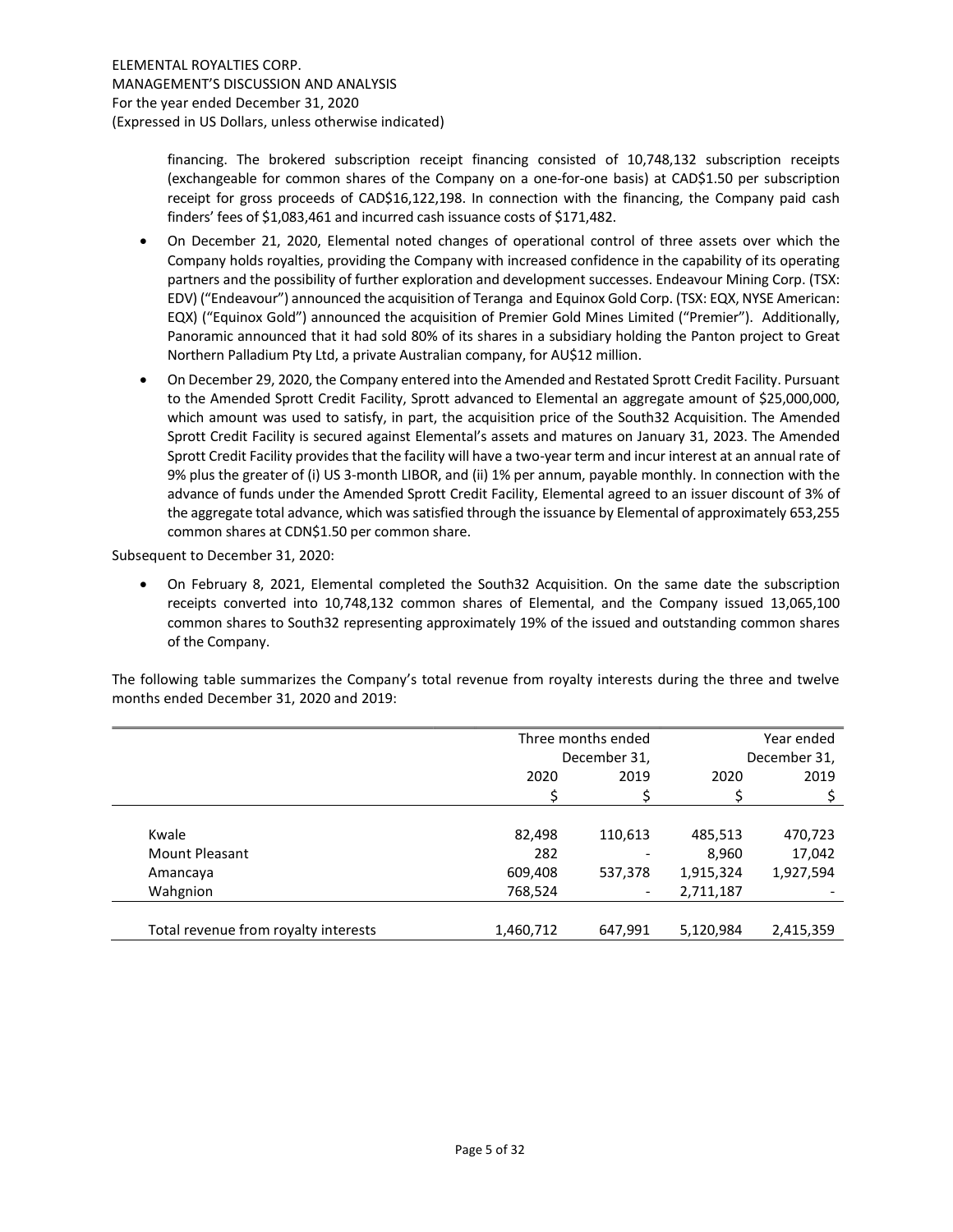# 3. ROYALTY PORTFOLIO

Elemental's focus is securing royalties over high-quality precious metals assets with established operators. The following table lists the royalty interests that Elemental owns either directly, or indirectly through its subsidiaries as at December 31, 2020, as well as the royalty assets acquired in the South32 Acquisition on February 8, 2021, being the Karlawinda, Laverton and Western Queen royalties.

| Project                    | <b>Operator</b>                            | Location     | Commodity                   | <b>Stage</b> | <b>Royalty Type</b>    |
|----------------------------|--------------------------------------------|--------------|-----------------------------|--------------|------------------------|
| Amancaya                   | Austral Gold Ltd                           | Chile        | Gold, silver                | Production   | 2.25% NSR              |
| Karlawinda <sup>2</sup>    | <b>Capricorn Metals</b><br>Ltd             | W. Australia | Gold                        | Development  | <b>2% NSR</b>          |
| Kwale                      | <b>Base Resources</b><br>Ltd.              | Kenya        | Ilmenite, rutile,<br>zircon | Production   | 0.25% GRR              |
| Laverton <sup>2</sup>      | <b>Focus Minerals</b><br>Ltd               | W. Australia | Gold                        | Feasibility  | <b>2% GRR</b>          |
| Mercedes <sup>1</sup>      | Equinox Gold<br>Corp.                      | Mexico       | Gold, silver                | Production   | <b>1% NSR</b>          |
| Mt. Pleasant               | Zijin Mining<br>Group                      | W. Australia | Gold                        | Production   | 5% NPI or<br>AU\$10/oz |
| Panton                     | <b>Great Northern</b><br>Palladium Pty Ltd | W. Australia | <b>PGM</b>                  | Feasibility  | 0.5% NSR               |
| Wahgnion                   | Endeavour<br>Mining Corp.                  | Burkina Faso | Gold                        | Production   | <b>1% NSR</b>          |
| Western Queen <sup>2</sup> | Rumble<br><b>Resources Ltd</b>             | W. Australia | Gold                        | Exploration  | AU\$6-20/oz<br>royalty |

 $(1)$  Royalty revenue due to Elemental after the earlier of: (a) the date on which 450,000 ounces of gold equivalent have been produced after July 28, 2016 or b) the sixth anniversary of that date (July 28, 2022).

 $(2)$  Royalty assets acquired in the South32 Acquisition on February 8, 2021.

#### 4. PRINCIPAL ROYALTIES:

#### Amancaya Project:

| Location:       | Chile                            |
|-----------------|----------------------------------|
| Commodity:      | Gold                             |
| Operator:       | <b>Austral Gold Corp</b>         |
| <b>Royalty:</b> | 2.25% Net Smelter Return ("NSR") |
| Update:         |                                  |

- Amancaya/Guanaco produced 55,190 gold equivalent ounces (as defined below) in 2020 (52,306 gold ounces and 253,066 silver ounces), in spite of disruptions during the second quarter of 2020 due to the COVID-19 pandemic and a now-resolved strike related to the three yearly mining contract negotiation. Nearly all production from the complex is attributable to the Amancaya mine.
- In December 2020 Austral announced the outsourcing of its underground mining operations at Amancaya from January 2021, which is expected to increase the efficiency and stability of its operations.
- Production guidance for 2021 is estimated to be 50,000 to 55,000 gold equivalent ounces with an all-in sustaining cost of \$800-1,000 per ounce of gold.
- In January 2021, Austral announced that in the course of a successful delineation program at its Amancaya mine it has discovered a new mineralized zone. Veins have been intercepted 50 to 100 metres immediately below existing workings, exhibiting similar widths and tenor. In addition, Austral also reported the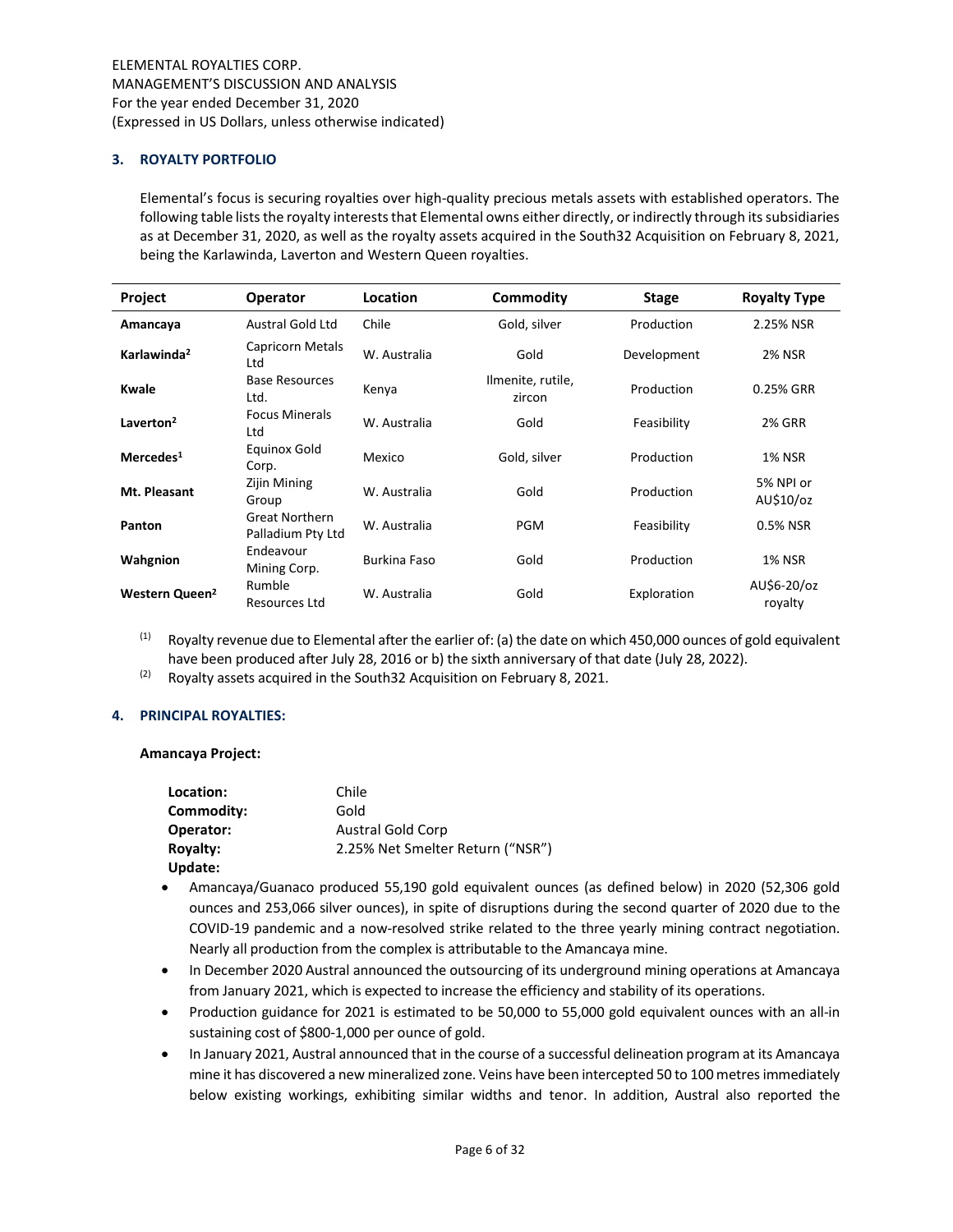discovery of a new mineralized breccia system, some 40 metres downhole beyond an intersection though the vein (the "Veta Central") that is currently being mined. This new wide zone of hydrothermal breccia may have the potential to enhance the production profile and further extend mine life at Amancaya beyond that of extensions to the currently mined vein.

### Mercedes Project:

| Location:       | Mexico             |
|-----------------|--------------------|
| Commodity:      | Gold & silver      |
| Operator:       | Equinox Gold Corp. |
| <b>Royalty:</b> | <b>1% NSR</b>      |
| Update:         |                    |

- The Mercedes Mine (Mexico) was placed on care and maintenance between March 30, 2020 and May 13, 2020 following a decree from the Mexican Federal Government in response to the COVID-19 pandemic.
- Operations restarted with reduced staffing focused on higher grades and improved efficiency, producing 34,955 ounces of gold and 167,917 ounces of silver for 2020.
- The focus is currently on the promising, fast-evolving Diluvio/Lupita/San Martin system while also implementing continued exploration, underground development, and mill maintenance programs with the intention of returning to full annual production of approximately 80,000 to 90,000 ounces.
- Drilling expanded and confirmed the continuity of higher-grade mineralization in several areas of the Mercedes mine, covering Marianas (the down-plunge extension of the main, historical Mercedes mine trend, which remains open at depth and potentially further down-plunge; and, where a delineation program of 5,000 metres was expected to be completed by the end of the year); the San Martin Vein (discovered in 2019 and where drilling is defining the extension of the mineralization), and Diluvio West (where drilling has been delineating the extent of mineralization, concentrating on a higher grade central zone).
- Royalty revenue is due to Elemental after the earlier of: (a) the date on which 450,000 ounces of gold equivalent have been produced after July 28, 2016 or (b) the sixth anniversary of that date (July 28, 2022). Elemental expects that as a result of the COVID-19 stoppages, the start of royalty payments are likely to be payable from July 28, 2022, rather than the 450,000 ounce production hurdle.
- On December 16, 2020 Equinox Gold and Premier") announced that the companies had entered into a definitive agreement whereby Equinox Gold would acquire all of the outstanding shares of Premier. The acquisition was completed on April 7, 2021.

#### Wahgnion Project:

| Location:       | Burkina Faso                  |
|-----------------|-------------------------------|
| Commodity:      | Gold                          |
| Operator:       | <b>Endeavour Mining Corp.</b> |
| <b>Royalty:</b> | <b>1% NSR</b>                 |
|                 |                               |

- Update:
- During its first full year of commercial production, Wahgnion produced 175,261 ounces of gold, surpassing the high end of its revised 2020 production guidance range of 150,000 to 165,000 ounces. Teranga increased Wahgnion's original production guidance of 130,000 to 140,000 ounces mid-year to reflect the outperformance of the plant, which during the year processed approximately 25% more material than its original designed capacity.
- On November 16, 2020 Endeavour and Teranga announced they had entered into a definitive agreement whereby Endeavour will acquire all of the issued and outstanding securities of Teranga. The acquisition was completed on February 10, 2021.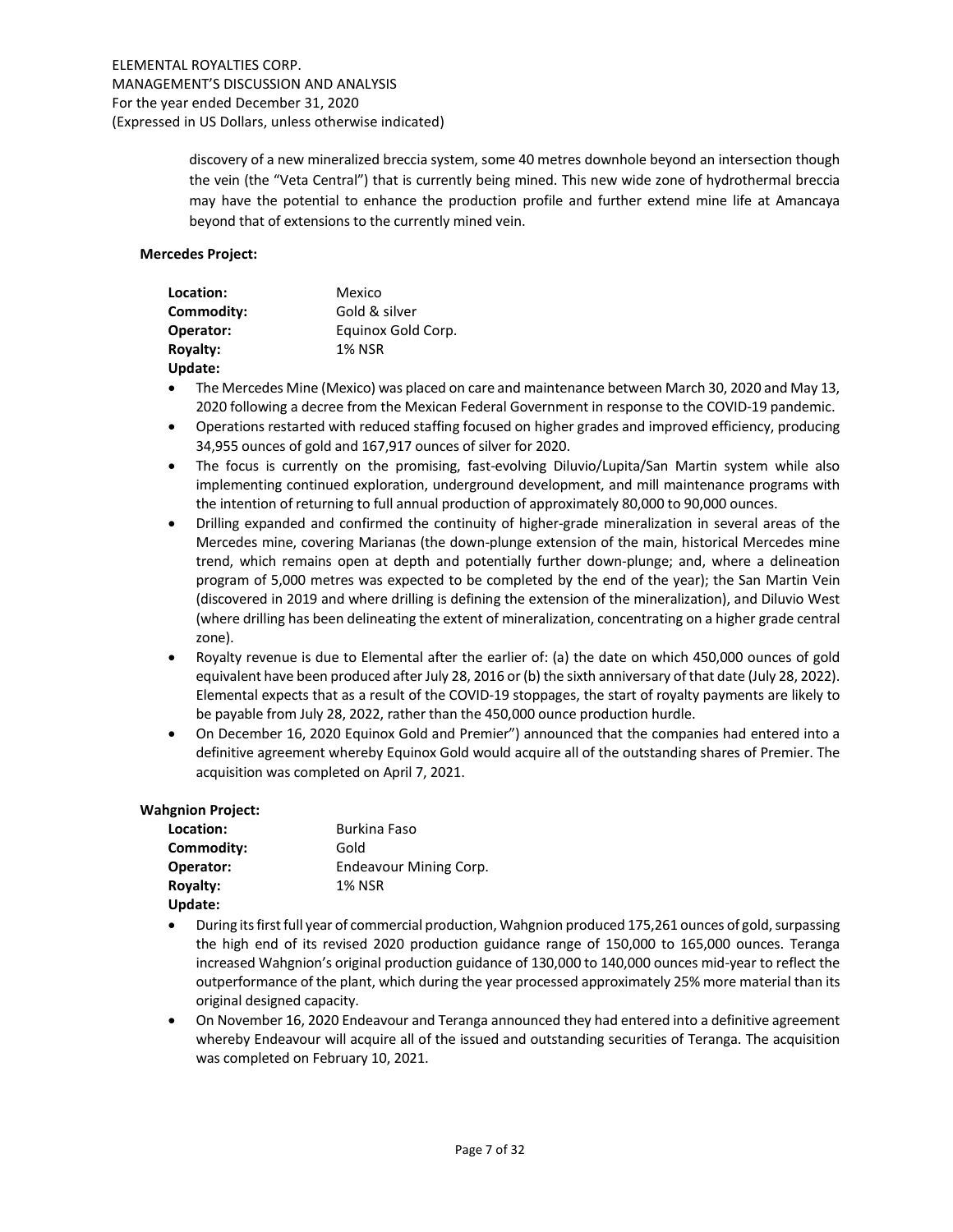- Endeavour provided production guidance for 2021 from the acquisition date of between 140,000 155,000 ounces, equating to approximately 158,000 to 175,000 ounces for the full year, at an all-in sustaining cost of between \$940 - \$990 per ounce.
- An exploration budget of \$12 million has been allocated to Wahgnion for 2021, the second largest exploration expenditure by operation with a planned balance between Resource extensions at the currently mined deposits, and new targets within the more than  $1,000$ km<sup>2</sup> combined exploration area.

### 5. SELECTED ANNUAL INFORMATION

The Company's fiscal year ends on December 31. The following is a summary of certain selected audited financial information for the last three completed fiscal years:

|                                    | December 31,<br>2020<br>(\$) | December 31,<br>2019<br>(\$) | December 31,<br>2018<br>(5) |
|------------------------------------|------------------------------|------------------------------|-----------------------------|
| Total revenues                     | 5,120,984                    | 2,415,359                    | 1,449,108                   |
| Net loss                           | (2,630,638)                  | (81, 810)                    | (247, 969)                  |
| Loss per share - basic and diluted | (0.08)                       | (0.00)                       | (0.02)                      |
| Total assets                       | 28,044,762                   | 6,666,315                    | 6,057,916                   |
| Total non-current liabilities      |                              |                              |                             |
| <b>Dividends</b>                   |                              |                              |                             |

The Company has acquired royalty assets during the years, increasing revenues and total assets. Details of royalties acquired during fiscal 2020 are discussed in the Overall Performance section of this report.

#### 6. DISCUSSION OF OPERATIONS

The discussion of operations relates to the Company's three and twelve months ended December 31, 2020 and 2019.

|                                  | Three months ended |              |               |            |
|----------------------------------|--------------------|--------------|---------------|------------|
|                                  |                    | December 31, |               |            |
|                                  | 2020               | 2019         | 2020          | 2019       |
|                                  | \$                 | \$           | \$            | \$         |
|                                  |                    |              |               |            |
| Revenue from royalty interests   | 1,460,712          | 647,991      | 5,120,984     | 2,415,359  |
| Depletion of royalty interests   | (523, 565)         | (231, 585)   | (1,689,216)   | (706,688)  |
| General and administrative       |                    |              |               |            |
| expenses                         | (608,719)          | (147, 447)   | (1,080,080)   | (429,041)  |
| Project evaluation expenses      | (77, 643)          | (166, 053)   | (379, 520)    | (269, 953) |
| Share-based compensation expense | (252, 931)         | (58, 108)    | (729, 846)    | (232,432)  |
| Interest and financing expenses  |                    |              | (1,454,417)   | (84, 600)  |
| Listing expense                  | (10, 496)          |              | (1,533,678)   |            |
| Foreign exchange and other       | 320,712            | 23,110       | 429,013       | (1, 379)   |
| Tax expense                      | (574,546)          | (212,420)    | (1, 313, 878) | (773,076)  |
| Net loss for the period          | (266, 476)         | (144, 512)   | (2,630,638)   | (81, 810)  |
|                                  |                    |              |               |            |
| Operating cash flows             | 2,419,019          | 406,994      | 2,087,999     | 1,007,229  |
|                                  |                    |              |               |            |
| Adjusted EBITDA <sup>(1)</sup>   | 1,084,566          | 357,601      | 3,593,646     | 1,714,986  |

(1) Refer to the "Non-IFRS Measures" section of this MD&A.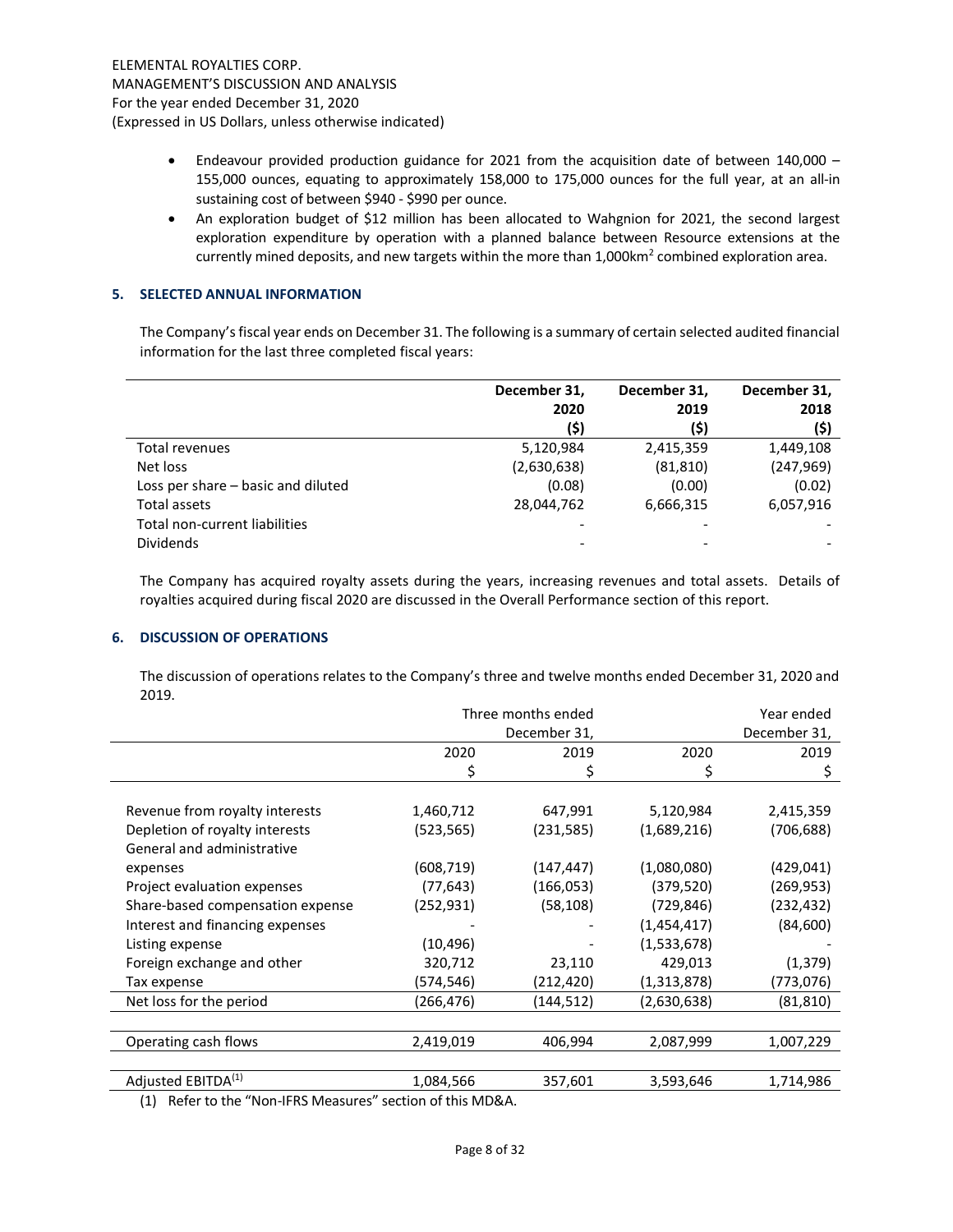The Company recorded a net loss of \$2,630,638 for the year ended December 31, 2020 as compared to a net loss of \$81,810 for the year ended December 31, 2019. The increase in net loss is due to a combination of factors including:

- Royalty revenue increased to \$5,120,984 for the year ended December 31, 2020 compared to \$2,415,359 for the year ended December 31, 2019 due to an increased gold price and the royalty revenue from the Wahgnion Royalty acquired in January 2020. Depletion of royalty interests increased from \$706,688 for the year ended December 31, 2019 to \$1,689,216 for the year ended December 31, 2020.
- General and administrative expenses and project evaluation expenses increased from \$698,994 for the year ended December 31, 2019 to \$1,459,600 for the year ended December 31, 2020 due primarily to an increase in employment costs from \$300,733 to \$790,480 and an increase in professional and consultancy fees from \$306,737 to \$798,665 and corporate administration expenses from \$91,524 to \$325,653. Project evaluation expenses are those activities required to acquire and then manage the Company's portfolio of royalty assets.
- Interest and finance expense increased from \$84,600 in the 2019 year to \$1,454,417 in the 2020 year due to interest and fees associated with the Sprott Credit Facility and the Tembo loan.
- Withholding tax expense increased from \$773,076 in the 2019 year to \$1,313,878 in the 2020 year due to the increase in revenues subject to withholding tax.
- Listing expense relates to the reverse take-over with Fengro. A portion of the listing expense (\$1,036,927) represents the fair value of shares deemed issued in excess of the book value of Fengro net assets acquired. The Company also incurred \$496,751 of professional fees, listing fees and other expenses related to the Transaction.

During the three months ended December 31, 2020, the Company recorded a net loss of \$266,476 as compared to a net loss of \$144,512 for the three months ended December 31, 2019. The revenues in Q4 2020 increased compared to Q4 2019 due to the revenues from the Wahgnion royalty. This increase in revenue was offset by additional employment costs, share-based compensation expense and tax expense, resulting in an increased net loss during Q4 2020 compared to Q4 2019.

# 7. SUMMARY OF QUARTERLY RESULTS

The following is selected financial data of the Company for the last eight quarters ending with the most recently completed quarter, being the three months ended December 31, 2020.

|                                  | THREE MONTHS ENDED |             |            |            |  |
|----------------------------------|--------------------|-------------|------------|------------|--|
|                                  |                    |             |            |            |  |
|                                  | December 31,       | March 31,   |            |            |  |
|                                  | 2020               | 2020        | 2020       | 2020       |  |
|                                  | (\$)               | (\$)        | (\$)       | (\$)       |  |
| <b>Total revenues</b>            | 1,460,712          | 1,152,922   | 1,294,687  | 1,212,663  |  |
| <b>Net loss</b>                  | (266, 476)         | (1,216,827) | (768, 033) | (379, 302) |  |
| Net loss per share $-$ basic and |                    |             |            |            |  |
| diluted                          | (0.01)             | (0.03)      | (0.03)     | (0.02)     |  |
| <b>Total assets</b>              | 28,314,061         | 27,049,681  | 19,312,334 | 18,375,516 |  |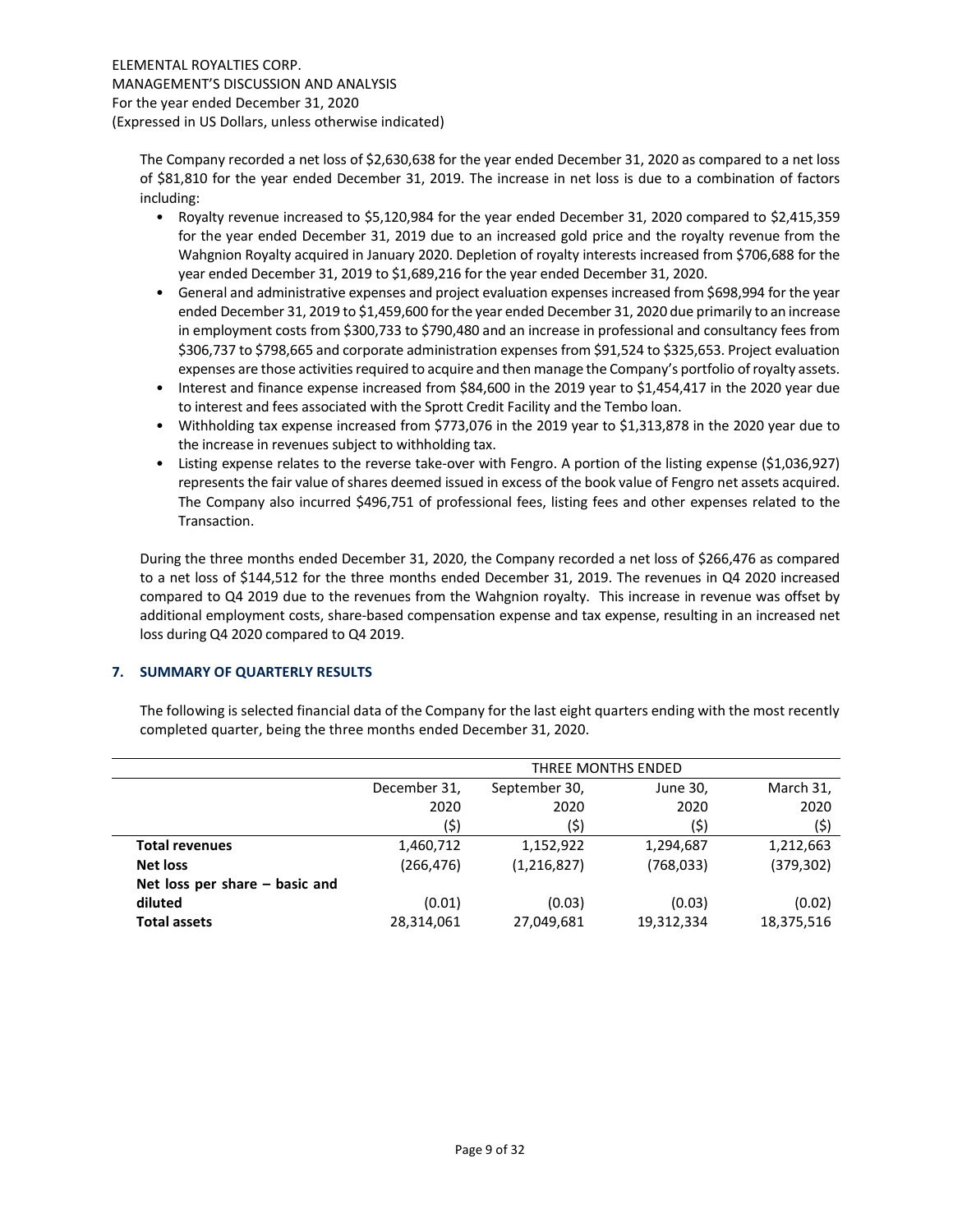# ELEMENTAL ROYALTIES CORP. MANAGEMENT'S DISCUSSION AND ANALYSIS For the year ended December 31, 2020 (Expressed in US Dollars, unless otherwise indicated)

|                                 |              | THREE MONTHS ENDED                     |           |            |  |
|---------------------------------|--------------|----------------------------------------|-----------|------------|--|
|                                 | December 31, | March 31,<br>September 30,<br>June 30, |           |            |  |
|                                 | 2019         | 2019                                   | 2019      | 2019       |  |
|                                 | (\$)         | (\$)                                   | (\$)      | (\$)       |  |
| <b>Total revenues</b>           | 647,991      | 660,849                                | 709,059   | 397,460    |  |
| Net income (loss)               | (144, 512)   | 72,056                                 | 95,777    | (105, 131) |  |
| Net income (loss) per share $-$ |              |                                        |           |            |  |
| basic and diluted               | (0.01)       | 0.00                                   | 0.01      | (0.01)     |  |
| <b>Total assets</b>             | 6,666,315    | 6,227,180                              | 6,117,450 | 5,825,721  |  |

The increase in assets in Q3 2020 was due to the brokered financing closed in July 2020. The increase in assets in Q1 2020 was due to the acquisition of the Wahgnion Royalty on January 29, 2020 for aggregate consideration of \$12,500,000. The increased loss during Q3 2020 was due to the listing expense on closing the reverse takeover transaction.

# 8. LIQUIDITY AND CAPITAL RESOURCES

As at December 31, 2020, the Company's cash balance was \$10,920,888 (2019 - \$812,572) with a working capital of \$11,002,557 (2019 – working capital of \$1,015,119). The increase in working capital was due to the net proceeds of \$17,918,697 received from equity financings and proceeds from borrowings of \$10,461,067. These cash receipts were offset with the repayment of \$8,499,999 of the Sprott credit facility and the purchase of the Wahgnion Royalty for \$11,008,958, among other items.

The Company's operations provided  $$2,087,999$  during the year ended December 31, 2020 (2019 –  $$1,007,229$ ) with \$11,008,040 (2019 - \$503,080) used in investing activities. As at December 31, 2020, the Company had sufficient working capital to fund operations and the Company had no commitments to make further funding of its royalties other than a contingent AU\$400,000 payment on the Mount Pleasant royalty and the South32 Acquisition described below.

The Company's aggregate operating, investing, and financing activities during the year ended December 31, 2020 resulted in an increase in its cash balance from \$812,572 at December 31, 2019 to \$10,920,888 at December 31, 2020.

On November 23, 2020, the Company entered into a Binding Agreement with South32 to acquire a portfolio of royalties for \$55 million. Subsequent to the December 31, 2020 year end, the Company completed the South32 Acquisition by paying \$40 million in cash and issuing 13,065,100 common shares to South32. As part of the funding of this transaction, the Company received \$25 million from the Amended Sprott Credit Facility and closed a private placement equity financing raising gross proceeds of CAD\$16,122,198 (\$12,666,817).

Management regularly reviews cash flow forecasts to determine whether the Company has sufficient cash reserves to meet future working capital requirements and discretionary business development opportunities.

The outbreak of the COVID-19 pandemic during the year may have a potential impact on the mining operations in which the Company holds royalty interests and receives revenues. The Company is closely monitoring the impact and mitigating actions by each of the mine operators and is pleased to note there has been no significant disruption to operations and in turn, royalty revenues to date. The diversified royalty interests held by the Company across a number of different mine operators and geographical locations significantly mitigate this risk.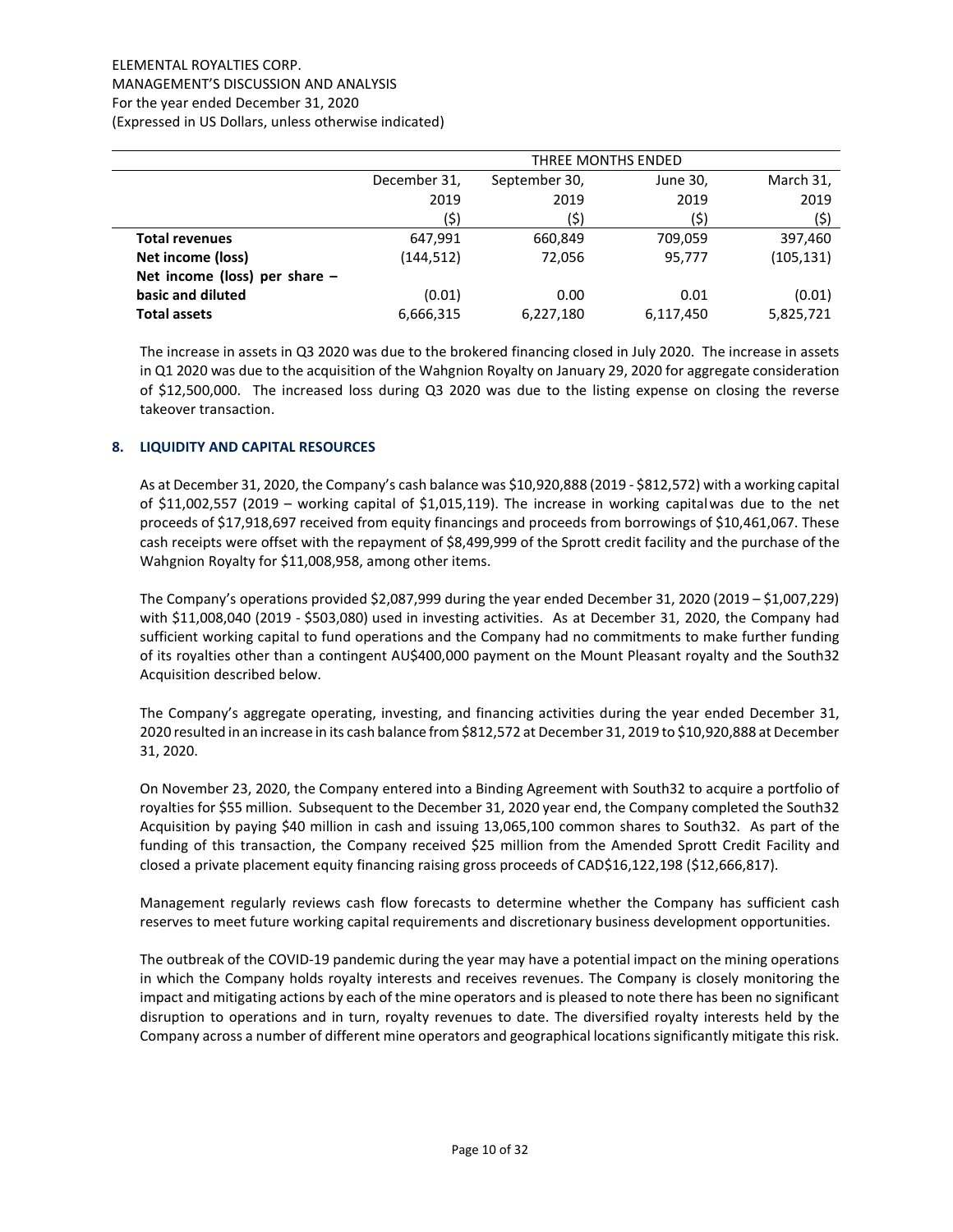#### 9. BORROWINGS

### Credit Facility

On December 19, 2019, ERL entered into a Credit Agreement with Sprott Private Resource Lending ("Sprott"), an arm's length company, pursuant to which ERL would be provided with a \$8,500,000 senior secured credit facility (the "Sprott Credit Facility"). On January 23, 2020, the Company received \$8,500,000 from the Sprott Credit Facility. The Sprott Credit Facility bore interest at a rate of 11.50% per annum paid monthly, maturing on July 23, 2020 and was secured by all assets of the Company. In addition, the lender received a fee of \$190,250 payable on completion of the Transaction in shares at the Transaction share price. A separate fee of \$80,000 was paid for the lender making a potential future financing facility available. On July 1, 2020, the Sprott Credit Facility was amended with a revised maturity date of August 23, 2020.

On August 7, 2020, Elemental repaid \$8,539,939 of the Sprott Credit Facility which included \$8,499,999 of principal, \$20,933 of legal fees and \$19,007 of interest. Elemental also issued 196,207 common shares to settle the \$190,250 arrangement fee. The principal balance remaining on the Sprott Credit Facility was \$1 to maintain credit agreements for a potential future financing facility.

On December 29, 2020, the Company entered into an Amended and Restated Credit Agreement with Sprott, an arms' length company, pursuant to which the Company would be provided with a \$25,000,000 senior secured credit facility (the "Amended Sprott Credit Facility"). On February 9, 2021, the Company received \$25,000,000 from the Amended Sprott Credit Facility. The Amended Sprott Credit Facility bears interest at a rate of 9% per annum plus the greater of (i) LIBOR and (ii) 1%, paid monthly, matures on January 31, 2023 and is secured by all assets of the Company. The Amended Sprott Credit Facility requires the Company to maintain cash and working capital balances of greater than \$1.0 million. The Company issued 653,255 common shares to Sprott as a partner alignment fee. As at December 31, 2020, the Company had incurred deferred financing costs of \$102,304 for legal fees and other fees.

#### Convertible Loan

On January 9, 2020, ERL entered into a convertible loan agreement with Tembo, an arm's length company at that time. Pursuant to the terms of the agreement, ERL received a loan of \$2,000,000 bearing interest at a rate of 12% per annum and maturing on July 7, 2020. In addition, the lender received an arrangement fee of \$200,000 payable on maturity. On May 13, 2020, the Convertible Loan Agreement was amended with a revised maturity date of August 6, 2020. All other terms remained the same.

On July 30, 2020, Tembo converted the \$2,000,000 loan, the \$200,000 arrangement fee and \$134,667 of accrued interest into shares of the Company. The conversion price was CAD\$1.30 per common share resulting in Elemental issuing 2,406,322 common shares.

#### Fengro Loan

On August 4, 2020, Elemental entered into a settlement agreement with Tembo whereby 65,996 common shares were agreed to be issued to settle CAD\$115,494 of debt incurred pursuant to a bridge loan made to Fengro in March 2019. The debt was comprised of CAD\$100,000 of principal, a CAD\$5,000 establishment fee and CAD\$10,494 of accrued interest. The shares were issued on September 3, 2020 at the fair value of \$87,963 based on the share price of CAD\$1.75 per common share (\$1.333).

An additional amount of CAD\$115,494 (\$87,379) was paid on August 19, 2020 to settle the remaining CAD\$100,000 of principal, CAD\$5,000 of establishment fee and CAD\$10,494 of accrued interest that was due to an arm's length party.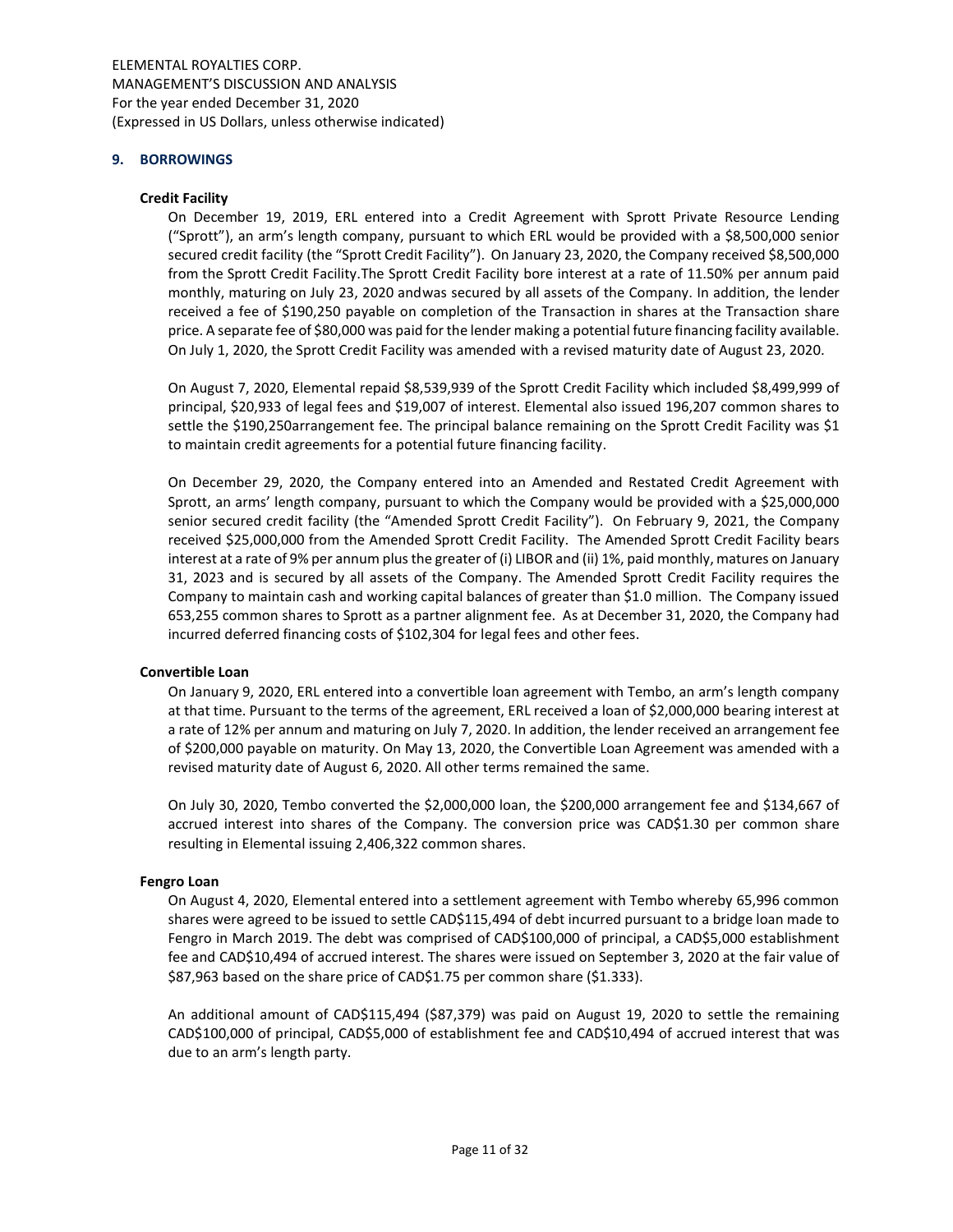### 10. TSX-V LISTING & REVERSE TAKE-OVER TRANSACTION

The Company listed on the TSX-V on July 30, 2020 following the completion of a reverse takeover transaction of Fengro Industries Corp ("Fengro") by ERL (the "Transaction"). Fengro was engaged in the production of phosphate fertilizers, and acquiring, exploring and evaluating mineral properties in Brazil. In February 2020, Fengro completed a disposition of all the assets, liabilities and undertakings in Brazil.

ERL was incorporated on July 15, 2016 in the British Virgin Islands pursuant to the BVI Business Companies Act, 2004, and as a result of the Transaction is now a wholly-owned subsidiary of the Company. On April 27, 2020, ERL entered into the Business Combination Agreement with Fengro. On July 27, 2020, ERL completed the reverse takeover of Fengro and, on July 30, 2020, the common shares of the issuer resulting from the Transaction, being the Company, commenced trading on the TSX-V under the trading symbol "ELE".

Effective July 27, 2020, Fengro changed its name to "Elemental Royalties Corp." and consolidated its issued and outstanding common shares (the "Consolidation") on the basis of 209 to one. Immediately following the Consolidation, Fengro had an aggregate of 753,706 common shares outstanding.

Pursuant to the terms of the Transaction, all outstanding securities of ERL were exchanged (the "Share Exchange") for post-Consolidation securities of Fengro on a 4.8114 for one basis, resulting in 22,664,788 common shares being issued to former shareholders of ERL. The 497,797 Performance Share Units ("PSUs") outstanding at July 27, 2020 were exchanged on a 4.8114 for one basis, resulting in 2,395,109 replacement PSUs being issued. All share and per share amounts in this MD&A have been re-stated to reflect the post-Consolidation 4.8114 for one exchange ratio.

The Transaction is a reverse takeover transaction as ERL shareholders held 96.78% of the resulting issuer shares and Fengro shareholders held 3.22% of the resulting issuer shares immediately following completion of the Transaction. As ERL was deemed to be the acquirer for accounting purposes, its assets, liabilities and operations since incorporation are included in the consolidated financial statements at their historical carrying values. Fengro's results of operations have been included from July 27, 2020.

Further details regarding the Transaction can be found in the Company's filing statement dated July 15, 2020 filed under Elemental's profile on SEDAR at www.sedar.com.

#### 11. NON-IFRS MEASURES:

The Company has included a performance measure which is non-IFRS and is intended to provide additional information and should not be considered in isolation or as a substitute for measures of performance prepared in accordance with IFRS. This non-IFRS measure does not have any standard meaning under IFRS and other companies may calculate measures differently.

Adjusted EBITDA excludes the effects of certain other income/expenses and unusual non-recurring items. Adjusted EBITDA is comprised of earnings before interest, taxes, depletion, share-based compensation, and the non-cash portion of the listing expense. Management believes that this is a useful measure of the Company's performance because it adjusts for items which may not relate to underlying operating performance of the Company and/or are not necessarily indicative of future operating results.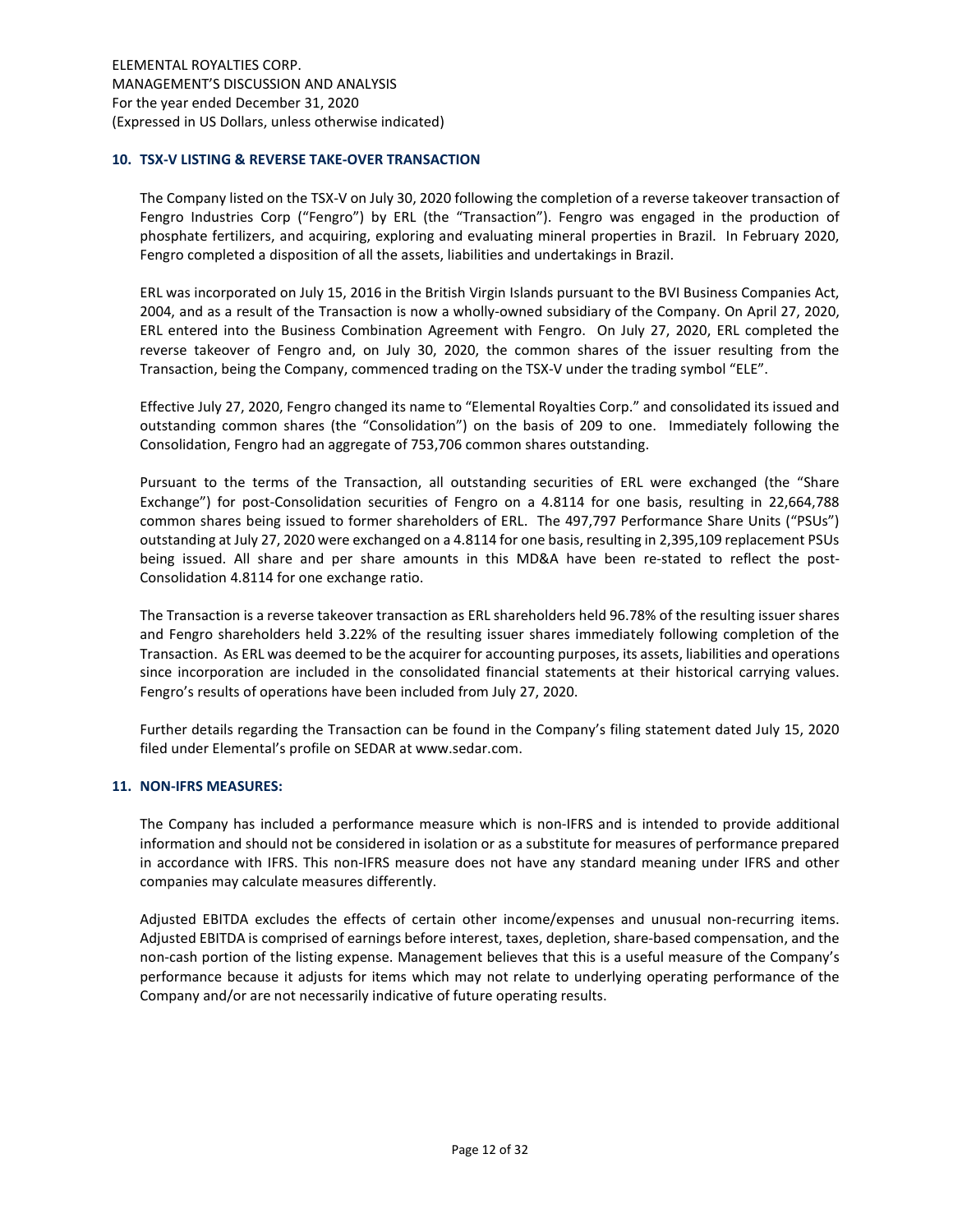The table below provides a reconciling of adjusted EBITDA:

|                                    | Three months ended |              |             | Year ended   |
|------------------------------------|--------------------|--------------|-------------|--------------|
|                                    |                    | December 31, |             | December 31, |
|                                    | 2020               | 2019         | 2020        | 2019         |
|                                    |                    |              |             |              |
| Net loss                           | (266,476)          | (144,512)    | (2,630,638) | (81, 810)    |
| Tax expense                        | 574,546            | 212,420      | 1,313,878   | 773,076      |
| Interest and finance expenses      |                    |              | 1,454,417   | 84,600       |
| Depletion                          | 523,565            | 231,585      | 1,689,216   | 706,688      |
| Share-based compensation expense   | 252,931            | 58,108       | 729,846     | 232,432      |
| Listing expense (non-cash portion) |                    |              | 1,036,927   |              |
| <b>Adjusted EBITDA</b>             | 1,084,566          | 357,601      | 3,593,646   | 1,714,986    |

To calculate gold equivalent ounces the Company's royalty revenue is converted to an attributable gold equivalent ounce basis by dividing the royalty revenue received in a period by the average gold price for the same respective period. The presentation of this non-IFRS measure is intended to provide additional information and should not be considered in isolation or as a substitute for measures of performance prepared in accordance with IFRS. Other companies may calculate these non-IFRS measures differently.

# 12. FINANCING ACTIVITIES

During the year ended December 31, 2020, the Company completed the following equity financing transactions:

- 1) On January 7, 2020, the Company issued 496,272 common shares at a price of \$0.73 per share to raise gross proceeds of \$361,008;
- 2) On January 23, 2020, the Company issued 1,374,683 common shares at \$0.73 per share as part of the acquisition of SNB;
- 3) On April 21, 2020, the Company issued 10,325 common shares at \$0.73 per share as payment of a bonus to a Company employee;
- 4) On May 1, 2020, the Company issued 1,240,879 common shares at \$0.73 per share to raise gross proceeds of \$902,664;
- 5) On July 27, 2020, pursuant to the reverse takeover transaction, all of ERL's outstanding securities were exchanged for post-Consolidation securities of the Company on a 4.8114 for 1 basis. All share and per share amounts in this MD&A have been re-stated to reflect the post-4.8114 for 1 exchange ratio;
- 6) On July 28, 2020, the Company completed a brokered subscription receipt financing of 18,437,715 common shares at CAD\$1.30 (\$0.972) per share for gross proceeds of CAD\$23,969,030 (\$17,917,153). In connection with the financing, the Company paid cash finders' fees of \$1,083,461 and incurred cash issuance costs of \$162,422;
- 7) On July 30, 2020, the Company issued 2,406,322 common shares to convert the Tembo loan into common shares of the Company, including the arrangement fee and accrued interest at a conversion price of CAD\$1.30 (\$0.97) as repayment of the \$2,334,667 convertible loan;
- 8) On July 30, 2020, the Company issued 196,207 common shares at CAD\$1.30 (\$0.97) to settle the \$190,250 arrangement fee for the Sprott Credit Facility; and
- 9) On September 3, 2020, the Company issued 65,996 common shares to settle CAD\$115,494 of debt incurred pursuant to a bridge loan made to Fengro in March 2019.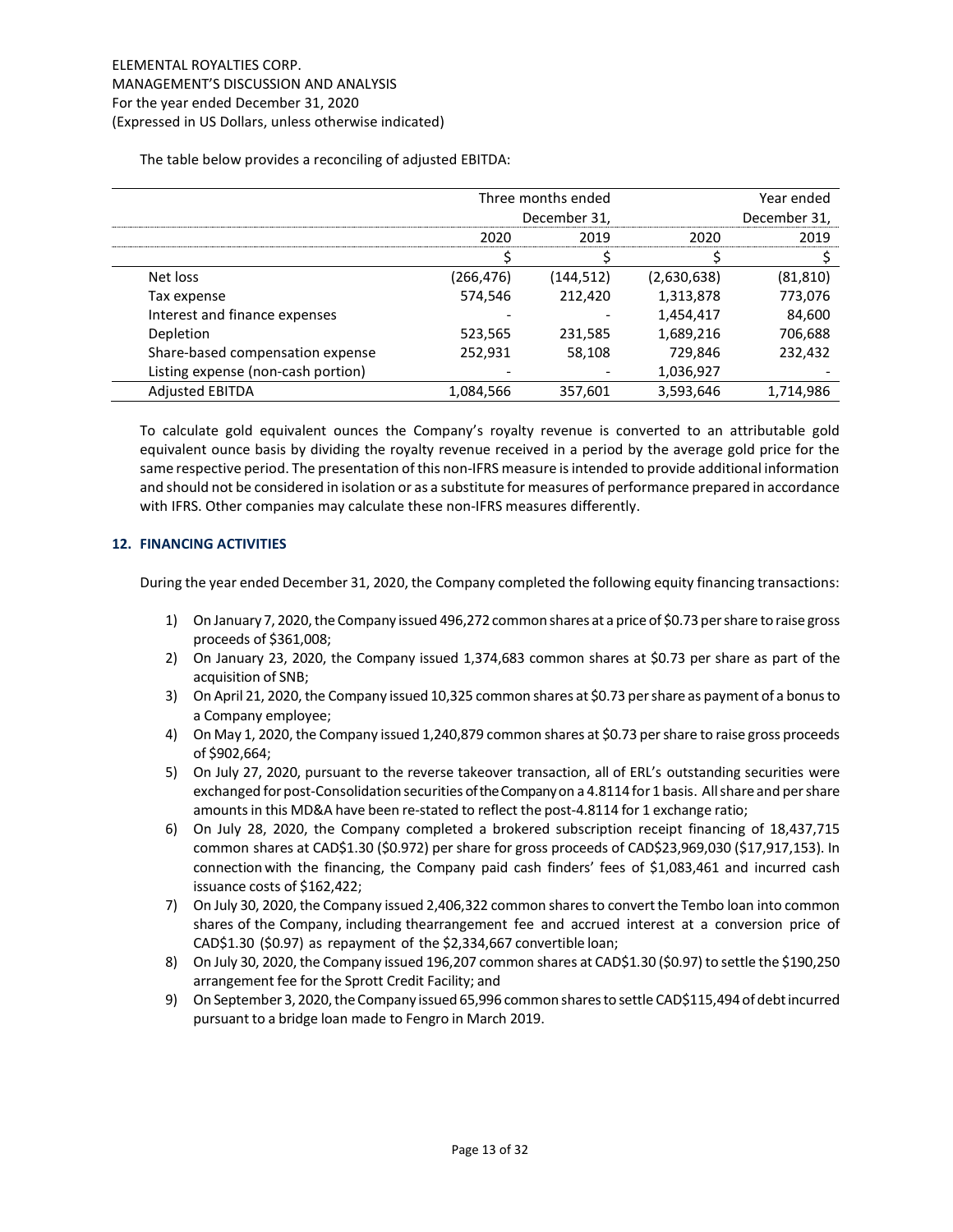During the year ended December 31, 2019, the Company completed the following equity financing transactions:

- 1) On February 22, 2019, the Company issued 129,908 common shares at \$0.62 per share to raise gross proceeds of \$81,000;
- 2) On February 22, 2019, the Company issued 40,214 common shares at \$0.62 per share as payment of \$25,074 of dividends;
- 3) On February 22, 2019, the Company issued 31,717 common shares at \$0.62 per share as payment of \$19,776 of a bonus to a Company employee;
- 4) On June 14, 2019, the Company issued 481,140 common shares at \$0.62 per share to settle the remainder of the loan to Flewis Holdings Pty Limited;
- 5) On June 14, 2019, the Company issued 2,303,790 common shares at \$0.62 per share to raise gross proceeds of \$1,436,457. The Company incurred finders' fees of \$2,700;
- 6) On June 14, 2019, the Company issued 46,377 common shares at \$0.62 per share as payment of \$28,917 of dividends; and
- 7) On December 23, 2019, the Company issued 515,508 common shares at \$0.73 per share to raise gross proceeds of \$375,000.

### OFF-BALANCE SHEET ARRANGEMENTS

The Company has not entered into any off-balance sheet arrangements.

# 13. RELATED PARTY TRANSACTIONS

Key management includes the executive and non-executive directors and certain officers of the Company. Key management compensation during the years ended December 31, 2020 and 2019 is as follows:

|                                                   | 2020      | 2019    |
|---------------------------------------------------|-----------|---------|
|                                                   |           |         |
| Salary, fees, pension and professional fees       | 815.067   | 299,733 |
| Share-based compensation – PSUs and stock options | 638.327   | 232,432 |
|                                                   | 1,453,394 | 532,165 |

#### Acquisition of Elemental Resources Ltd.

During the year ended December 31, 2020 and 2019, Elemental Resources Ltd. ("ERLUK"), a company in which Frederick Bell and Richard Evans are directors and controlling shareholders, charged employment and office related expenses. On May 30, 2020, the Company acquired ERLUK for a purchase price of \$1. At the date of acquisition, ERLUK had net liabilities of \$4,552 as well as a receivable from the Company of \$78,793, resulting in a gain on acquisition of \$74,240.

#### FINANCIAL INSTRUMENTS

The Company's financial instruments consist of cash and cash equivalents, trade and other receivables, trade and other payables and borrowings are all measured at amortized cost.

Discussions of risks associated with financial assets and liabilities are detailed below:

Market risk: Market risk is the risk that the Company's future earnings will be adversely impacted by changes in market prices. Market risk for the Company comprises two types of risk: price risk and foreign currency risk.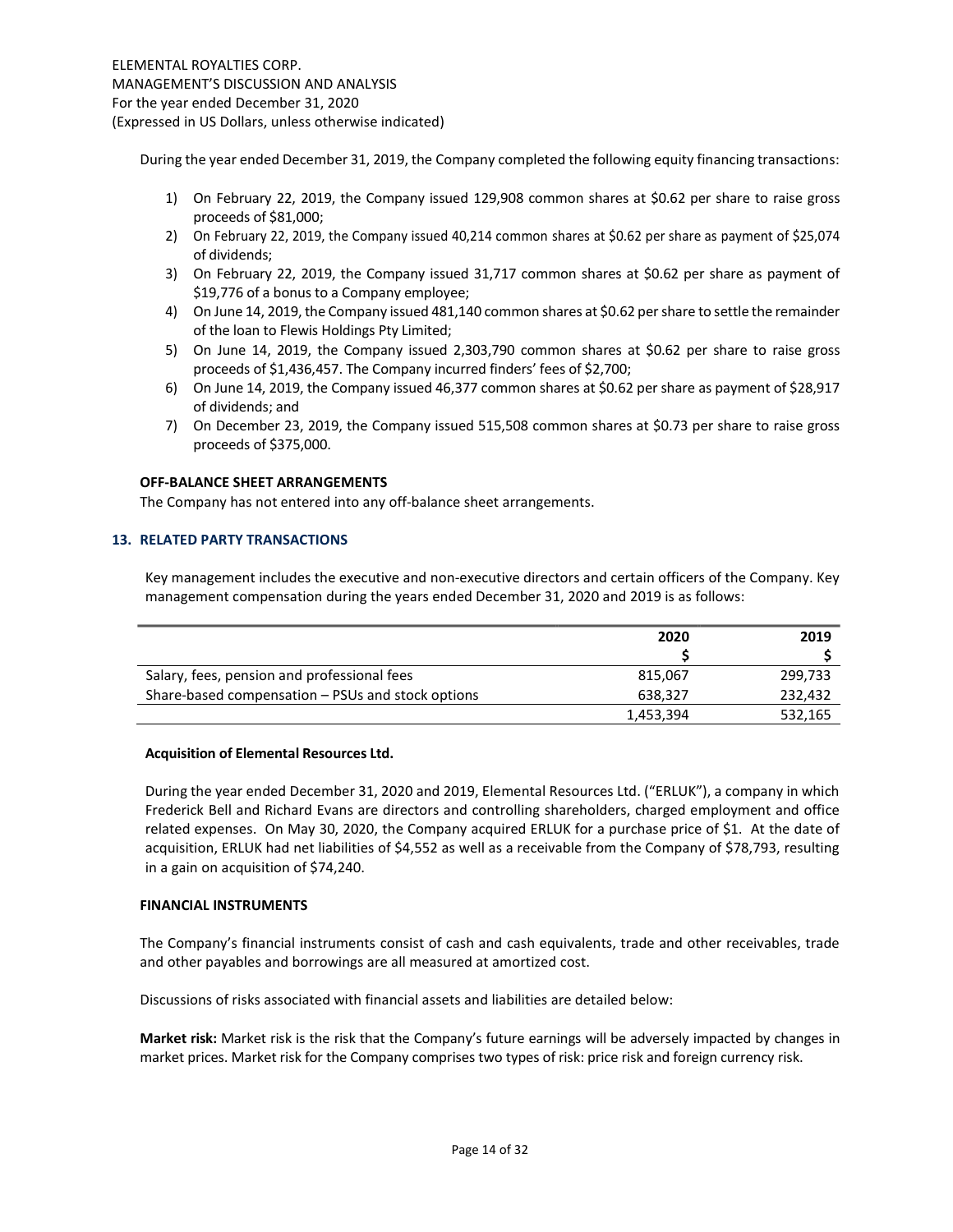Price risk: The price risk is the risk that the Company's future earnings will be adversely impacted by changes in the market prices of commodities.

Foreign currency risk: The Company's transactions are carried out in a variety of currencies, including Sterling, Australian Dollar, Canadian Dollar and US Dollar. The Company has not hedged its exposure to currency fluctuations.

Interest rate risk: Interest rate risk is the risk that the value of a financial instrument or cash flows associated with the instrument will fluctuate due to changes in market interest rates. Interest rate risk arises from interest bearing financial assets and liabilities that the Company uses. Treasury activities take place under procedures and policies approved and monitored by the Board to minimise the financial risk faced by the Company. Interestbearing assets comprise cash and cash equivalents which are considered to be short-term liquid assets and the borrowings from Sprott and Tembo. The borrowings, which were settled during the quarter ended September 30, 2020, were at fixed rates of interest of 12% and 11.5%, respectively.

Liquidity risk: Liquidity risk is the risk that the Company will not be able to meet its financial obligations as they fall due. The Company manages liquidity risk by continuing to monitor forecasted and actual cash flows. The Company has in place a planning and budgeting process to help determine the funds required to support its normal operating requirements on an ongoing basis and its development plans. The Company strives to maintain sufficient liquidity to meet its short-term business requirements, taking into account its anticipated cash flows from royalty interests, its holdings in cash and its committed liabilities.

Credit risk: Credit risk is the risk of loss associated with a counterparty's inability to fulfil its payment obligations. The Company's maximum exposure to credit risk is attributable to cash. The credit risk on cash is limited because the Company invests its cash in deposits with well capitalized financial institutions. The Company's accounts receivable is subject to the credit risk of the counterparties who own and operate the mines underlying the royalty portfolio. In order to mitigate its exposure to credit risk, the Company closely monitors its financial assets.

# Fair values

It is the Board's opinion that the carrying values of the cash and cash equivalents, other receivables, all trade and other payables in the consolidated statement of financial position approximate their fair values due to their shortterm nature.

# Capital risk management

The Company's objectives when managing capital are to provide shareholder returns through maximization of the profitable growth of the business and to maintain a degree of financial flexibility relevant to the underlying operating and metal price risks while safeguarding the Company's ability to continue as a going concern. The Company manages the capital structure and makes adjustments in the light of changes in economic conditions and risk characteristics of the underlying assets. In order to maintain or adjust the capital structure, the Company may issue new shares, acquire debt, or sell assets. Management regularly reviews cash flow forecasts to determine whether the Company has sufficient cash reserves to meet future working capital requirements and to take advantage of business opportunities.

# 14. OUTSTANDING SHARE DATA

#### Common shares:

As at the date of this MD&A, the Company had 68,991,221 common shares issued and outstanding.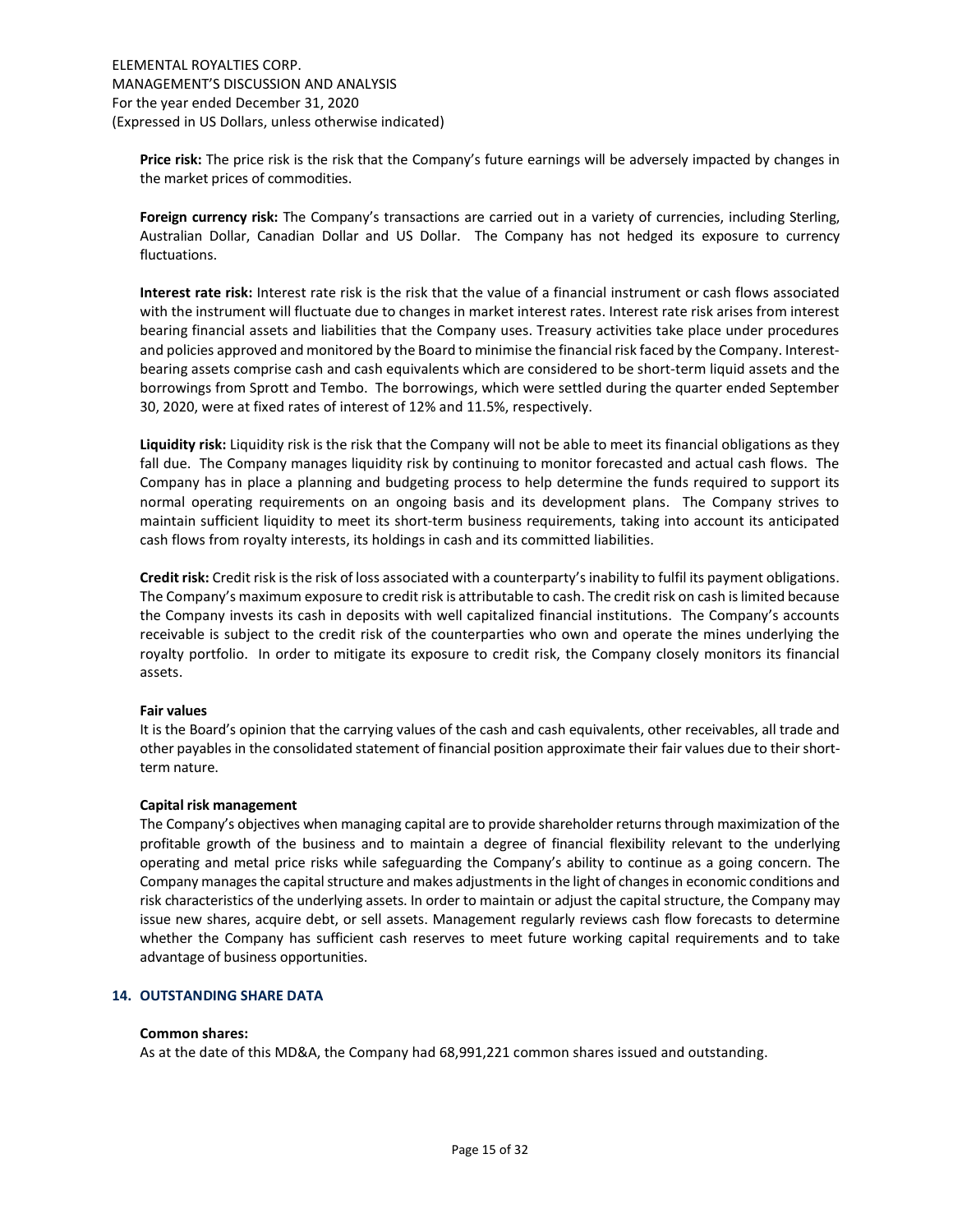### Stock Options and Performance Share Units:

The following is a summary of Elemental's issued and outstanding stock options and PSUs at the date of this MD&A:

| <b>Type</b>                       | <b>Expiry Date</b> | <b>Exercise Price</b> | <b>Trading Price</b><br>Hurdle | <b>Number</b><br>Outstanding | <b>Number</b><br><b>Exercisable</b> |
|-----------------------------------|--------------------|-----------------------|--------------------------------|------------------------------|-------------------------------------|
| <b>Stock Options</b>              | July 28, 2025      | CAD\$1.50             |                                | 900,000                      |                                     |
| Performance<br><b>Share Units</b> | July 28, 2025      |                       | CAD\$1.70                      | 160,000                      |                                     |
| Performance<br><b>Share Units</b> | July 28, 2025      |                       | CAD\$2.20                      | 340,000                      |                                     |
| Performance<br><b>Share Units</b> | June 14, 2023      |                       | US\$0.62                       | 463,498                      | 463,498                             |
| Performance<br><b>Share Units</b> | June 14, 2023      |                       | US\$0.78                       | 579,483                      |                                     |
| Performance<br><b>Share Units</b> | June 14, 2023      |                       | US\$0.94                       | 579,483                      |                                     |
| Performance<br><b>Share Units</b> | June 14, 2023      |                       | US\$1.25                       | 772,645                      |                                     |
| <b>TOTAL</b>                      |                    |                       |                                | 3,795,109                    | 463,498                             |

#### RISKS & UNCERTAINTIES

Some of the primary risk factors affecting the Company are set out below.

#### The risks arising from the current COVID-19 pandemic may have a significant impact on the Company

The current COVID-19 global health pandemic is significantly impacting the global economy and commodity and financial markets. The impact of the COVID-19 pandemic on the Company remains unpredictable as of the date of this MD&A. To date, the outbreak has caused volatility in financial markets, a slowdown in economic activity, volatility in commodity prices (including gold) and stock markets. The international response to COVID-19 has led to significant restrictions on travel, temporary business closures, operating, supply chain and project development delays and disruptions, quarantines and a general reduction in consumer activity, globally. In addition, as efforts are undertaken to slow the spread of the COVID-19 pandemic, the operation and development of mining projects are and may be further impacted. To date, a number of mining projects have been suspended or activities on such mining projects have been reduced as cases of COVID-19 have been confirmed, including projects underlying the Company's royalty interests, for precautionary purposes or as governments have declared states of emergency, imposed regulations or taken other actions in response to the COVID-19 pandemic. While these measures are expected to be temporary, the duration of the business disruptions internationally and related financial impact will depend on future developments, which are highly uncertain and cannot be predicted at this time, and include the duration, severity and scope of the outbreak and the actions taken by governments and other regulators in each jurisdiction to contain or treat the COVID-19 pandemic.

If the operation or development of one or more of the properties in which the Company holds a royalty interest and from which it receives or expects to receive significant revenue is suspended or the development is delayed for precautionary purposes or as governments declare states of emergency, impose regulations or other actions are taken in an effort to combat the spread of COVID-19, including in response to additional waves of the COVID-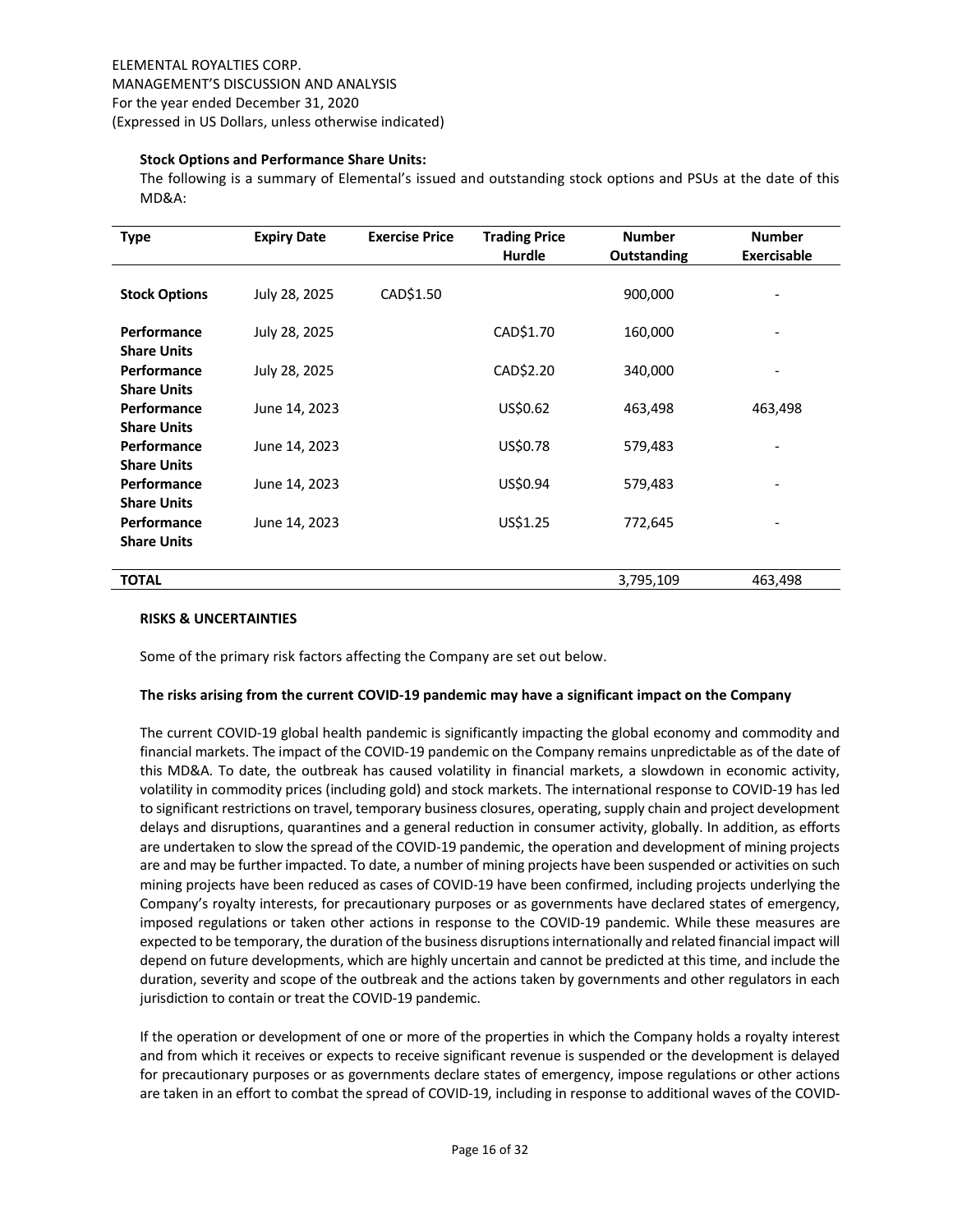19 pandemic, such events could have a material adverse effect on the Company's business, financial condition, results of operations, ability to raise funding, and on the trading price of the Company's securities, and such material adverse effects may be experienced for a prolonged period of time. The broader impact of the COVID-19 pandemic on investors, businesses, the global economy or financial and commodity markets may have a material adverse effect on the Company.

# Changes in commodity prices will affect the revenues generated from the Company's asset portfolio as well as the profitability of the Company

The revenue derived by the Company from its asset portfolio will be significantly affected by changes in the prices of the commodities underlying the Company's royalty interests. Commodity prices, including those to which the Company is exposed, fluctuate on a daily basis and are affected by numerous factors beyond the control of the Company, including levels of supply and demand, industrial investment levels, inflation and the level of interest rates, the strength of the U.S. dollar, geopolitical events and the current COVID-19 pandemic. Such external economic factors are in turn influenced by changes in international investment patterns, monetary systems and political developments.

Future material price declines may result in a decrease in revenue or, in the case of severe declines that cause a suspension or termination of production by relevant operators, a complete cessation of revenue from royalties applicable to one or more relevant commodities. Moreover, despite the Company's commodity diversification, the broader commodity market tends to be cyclical, and a general downturn in overall commodity prices could result in a significant decrease in overall revenue. Any such price decline may result in a material adverse effect on the Company's business, financial condition, results of operations and the trading price of its securities.

The precious metals that are subject to the royalty interests in the Company's asset portfolio are produced or will be produced as by-product metals at some of the properties in respect of which the Company holds a royalty interest; therefore, production decisions and the economic cut-off applied to the reporting of Mineral Reserves and Mineral Resources, as applicable, is influenced by changes in the commodity prices of other metals at the mines. Where the Company's interest is in respect of a by-product metal, commodity prices of the by-product metal and the principal metal may diverge such that the interests of owners or operators of the mines, and those of the Company, may not be aligned.

# The Company has no or limited control over the operation of the properties in respect of which the Company holds an interest and the operators' failure to perform or decision to cease or suspend operations will affect the revenues of the Company

The Company is not directly involved in the operation of mines. The revenue derived from its royalty portfolio is based on production by third-party property owners and operators of mines. The owners and operators generally will have the power to determine the manner in which the properties are exploited, including decisions to expand, continue or reduce, suspend or discontinue production from a property, decisions about the marketing of products extracted from the property and decisions to advance exploration efforts and conduct development of nonproducing properties. The interests of third-party owners and operators and those of the Company on the relevant properties may not always be aligned. As an example, it will usually be in the interest of the Company to advance development and production on properties as rapidly as possible in order to maximize near-term cash flow, while third-party owners and operators may take a more cautious approach to development as they are at risk with respect to the cost of development and operations. Likewise, it may be in the interest of property owners to invest in the development of and emphasize production from projects or areas of a project that are not subject to royalty interests. The inability of the Company to control the operations for the properties in respect of which it has a royalty interest may result in a material adverse effect on the Company's profitability, results of operations and financial condition and the trading price of its securities. In addition, the owners or operators may take action contrary to the Company's objectives, be unable or unwilling to fulfill their obligations under their contracts with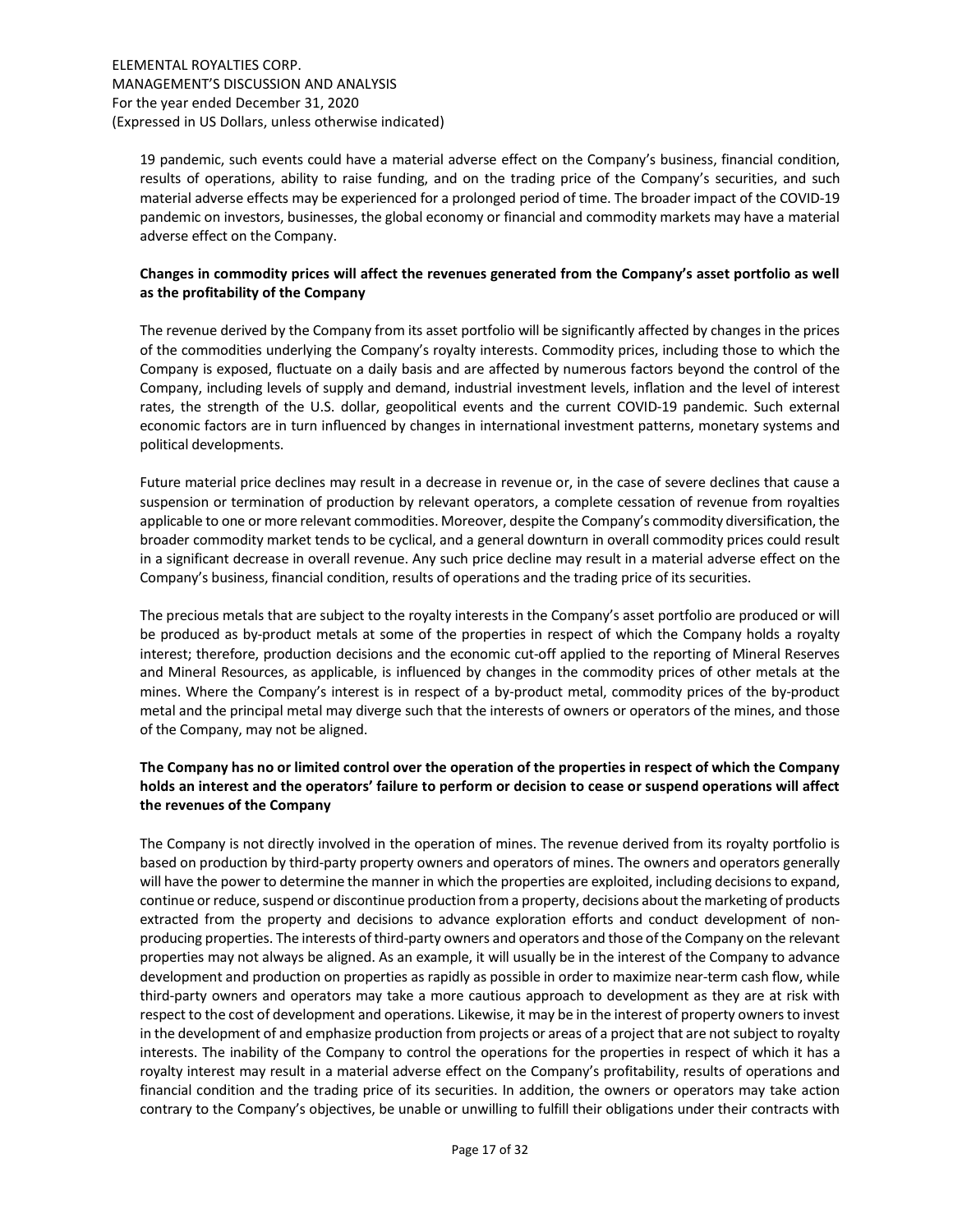the Company, have difficulty obtaining or be unable to obtain the financing necessary to advance projects or experience financial, operational or other difficulties, including insolvency, which could limit the owner or operator's ability to perform its obligations under agreements with the Company.

At any time, any of the operators of the properties in respect of which the Company holds a royalty interest or their successors may decide to suspend or discontinue operations. In particular, due to the COVID-19 pandemic, many mining projects around the world have been forced to temporarily suspend mining operations and may be forced to temporarily suspend mining operations again in the event of additional outbreaks or waves of the COVID-19 pandemic. The Company may not be entitled to any material compensation if any of the properties in respect of which it holds a royalty interest shuts down or discontinues its operations on a temporary or permanent basis.

# The Company currently has three material royalty assets. Other assets and properties may become significant to the Company from time to time and any adverse development related to any such assets will affect the revenue derived from such assets

As of the date of this MD&A, Elemental considers that the royalties derived from Wahgnion mine, the Karlawinda project and the Amancaya mine as its only material royalty assets. As new assets are acquired or existing or new assets move into production, the materiality of each of the Company's assets will be reconsidered. Any adverse development affecting the development or operation of, production from or recoverability of Mineral Reserves, or any other significant property in the Company's royalty portfolio from time to time, including, but not limited to, unusual and unexpected geologic formations, seismic activity, rock bursts, cave-ins, pit wall failures, tailings dam failures, flooding and other conditions involved in the drilling and removal of material, any of which could result in damage to, or destruction of, mines and other producing facilities, damage to life or property, environmental damage, or the inability to hire suitable personnel and engineering contractors or secure supply agreements on commercially suitable terms, may have a material adverse effect on the Company's business, financial condition, results of operations and the trading price of its securities. Any adverse decision made by the owners and operators of the mines that are the subject of royalties that are material to the Company, including for example, alterations to development or mine plans or production schedules, may impact the timing and amount of revenue that the Company receives from its royalties and could have a material adverse effect on the Company's business, financial condition, results of operations and the trading price of its securities.

# Some of the properties in respect of which the Company has an interest may never achieve commercial production

Some of the projects or properties in respect of which the Company has a royalty interest are in the construction or development stage. There can be no assurance that construction or development will be completed on a timely basis or at all.

To the extent that any of the owners or operators of properties in respect of which the Company holds a royalty interest default under their credit and other financing documents, this could delay or inhibit operations at the relevant properties, which could have a material adverse effect on the Company's business, financial condition, results of operations and the trading price of its securities.

# Any sale of assets in respect of which the Company holds a royalty interest may result in a new operator and any failure of such operator to perform could affect the Company

The owners or operators of the projects or mines in respect of which the Company holds a royalty interest may from time to time announce transactions, including the sale or transfer of the projects or mines or of the operator itself, over which the Company has little or no control. If any such transaction is completed, it may result in a new operator controlling the project or mine, who may or may not operate the project or mine in a similar manner to the current operator, and which may positively or negatively impact the Company and could have a material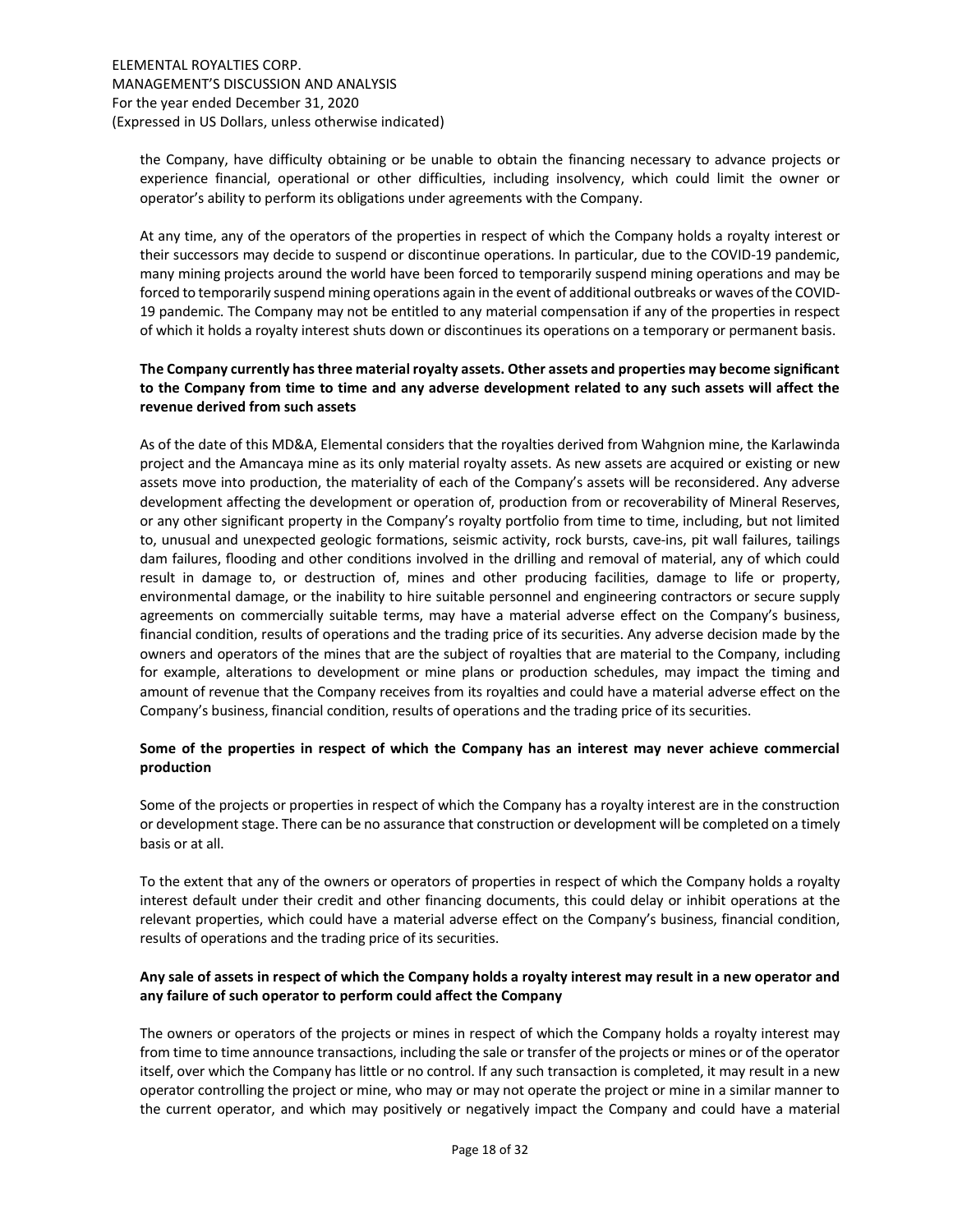adverse effect on the Company's business, financial condition, results of operations and the trading price of its securities. If any such transaction is announced, there is no certainty that such transaction will be completed, or be completed as announced, and any consequences of such non-completion on the Company may be difficult or impossible to predict.

# The Company may acquire royalties in respect of properties that are speculative and there can be no guarantee that mineable deposits will be discovered, developed or mined

Exploration for metals and minerals is a speculative venture necessarily involving substantial risk. There is no certainty that the expenditures made by the operator of any given project will result in discoveries of commercial quantities of minerals on lands where the Company holds royalties.

If mineable deposits are discovered, substantial expenditures will be required to establish Mineral Reserves through drilling, to develop processes to extract the resources and, in the case of new properties, to develop the extraction and processing facilities and infrastructure to facilitate mineral extraction. Although substantial benefits may be derived from the discovery of a major deposit, no assurance can be given that resources will be discovered in sufficient quantities to justify commercial operations or that the funding required for development can be obtained on terms acceptable to the operator or at all. Although, in respect of these properties, the Company intends to hold only royalties and not be responsible for these expenditures, the operator may not be in a financial position to obtain the necessary funding to advance the project, thereby resulting in the Company not earning revenues from the royalty interests it holds in such properties.

# The Company may have limited access to data and disclosure regarding the operation of properties in respect of which it has an interest, which may affect its ability to assess and predict the performance of its royalties

As a holder of royalties, the Company generally has limited access to data on the operations or to the actual properties themselves. Accordingly, the Company needs to rely on the accuracy and timeliness of the public disclosure and other information it receives from the owners and operators of the properties in respect of which it holds royalties. The Company will use such information, including production estimates, in its analyses, forecasts and assessments relating to its own business. If such information contains material inaccuracies or omissions, the Company's ability to assess and accurately forecast its own performance or achieve its stated objectives may be materially impaired. In addition, some royalties may be subject to confidentiality arrangements which govern the disclosure of information with regard to the royalties and, as such, the Company may not be in a position to publicly disclose such information with respect to certain royalties. The limited access to data and disclosure regarding the operations of the properties in respect of which the Company will acquire an interest may restrict the Company's ability to assess, forecast or enhance its performance, which could result in a material adverse effect on the Company's business, financial condition, results of operations and the trading price of its securities.

Although the Company will attempt to secure contractual rights when it creates new royalty interests, such as audit or access rights that will permit it to monitor operators' compliance with their obligations to the Company, there can be no assurance that the Company will be able to secure such rights, or that such rights will be sufficient to ensure such compliance or to affect operations in ways that would be beneficial to the Company.

# The Company depends on the operators of the properties in respect of which it holds a royalty interest for the calculation of royalty payments, and it may not be possible to detect errors in payment calculations

Payments and deliveries to the Company pursuant to royalties are calculated by the operators of the relevant properties based on reported production. Each operator's calculations are subject to and dependent upon the adequacy and accuracy of its production and accounting functions, and errors may occur from time to time in the calculations made by an operator. Certain contracts for royalties to be acquired by the Company will require the operators to provide the Company with production and operating information that may, depending on the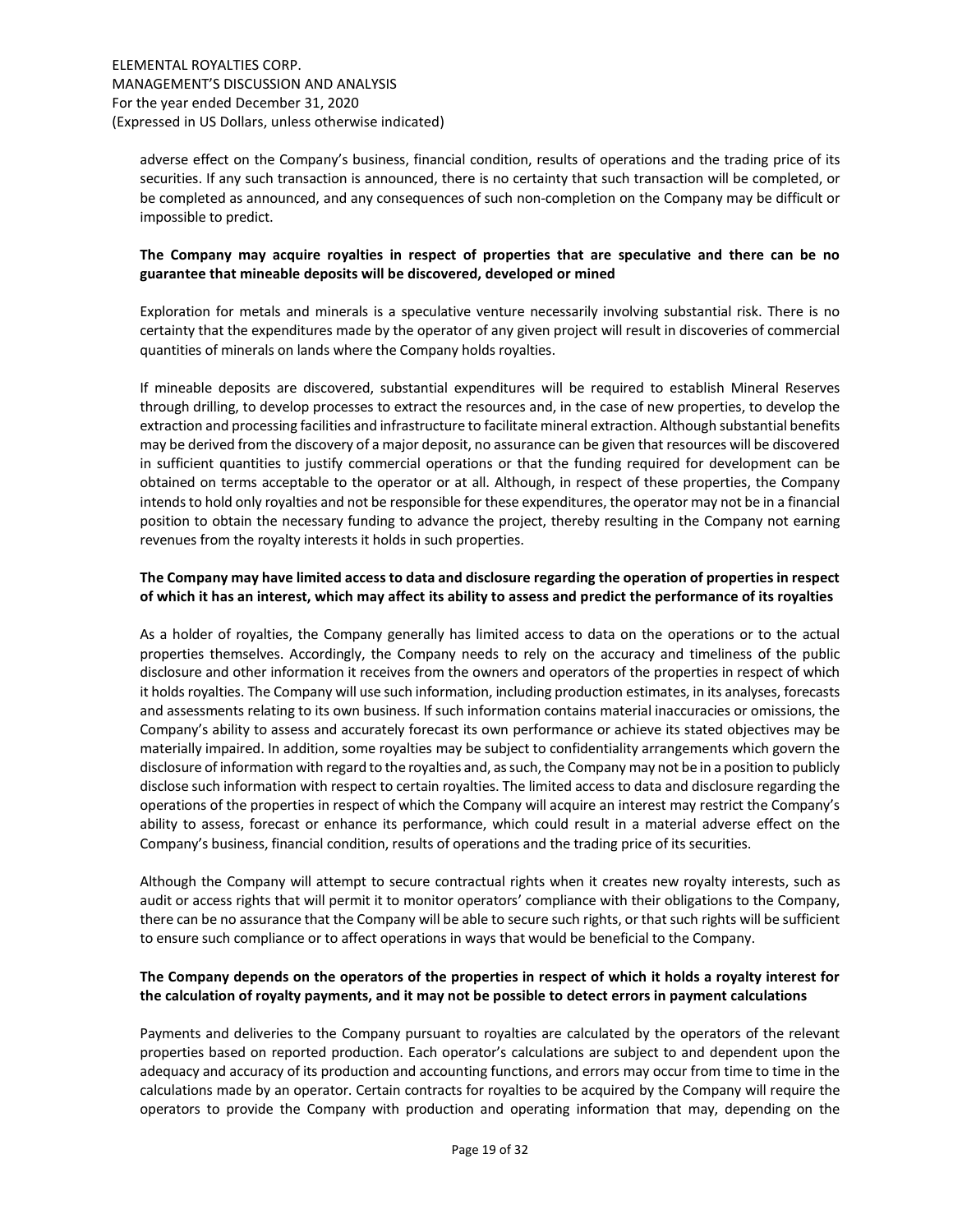completeness and accuracy of such information, enable the Company to detect errors in such calculations. However, the Company may not have the contractual right to receive complete production information for all of its royalties. As a result, the Company's ability to detect payment errors in respect of royalties through its monitoring program of its interests and its associated internal controls and procedures will be limited, and the possibility will exist that the Company will need to make retroactive revenue adjustments in respect of royalties. The contracts for royalties in the Company's asset portfolio generally provide the right to audit the operational calculations and production data for the associated payments and deliveries in respect of such royalties; however, such audits may occur many months following the Company's recognition of the revenue in respect of the royalties and may require the Company to adjust its revenue in later periods.

The Company is dependent on the payment by the owners and operators of the properties in respect of which the Company has a royalty and any delay in or failure of such payments will affect the revenues generated by the Company's asset portfolio.

The Company is dependent, to a large extent, upon the financial viability of the owners and operators of the relevant properties in respect of which it holds royalties. Payments from production will generally flow through the operator and there is a risk of delay and additional expense in receiving such payments. Payments may be delayed as a result of restrictions imposed by lenders, delays in the sale or delivery of products, the ability or willingness of smelters and refiners to process mine products, blowouts or other accidents, recovery by the operators of expenses incurred in the operation of the properties, the establishment by the operators of Mineral Reserves for such expenses or the insolvency of the operator. The Company's rights to payment pursuant to royalties will, in some cases, be enforced by contract without the protection of the ability to liquidate a property. This will inhibit the Company's ability to collect outstanding payments in respect of such royalties upon a default. Additionally, some contracts may provide limited recourse in particular circumstances which may further inhibit the Company's ability to recover or obtain equitable relief in the event of a default by the owner or operator under such contracts. In the event of a bankruptcy of an operator or owner, it is possible that an operator may claim that the Company should be treated as an unsecured creditor and, therefore, have a limited prospect for full recovery of revenue. There is also a possibility that a creditor or the owner or operator may claim that the royalty contract should be terminated in the insolvency proceeding. Alternatively, in order to preserve its interest in a royalty interest in the context of an insolvency or similar proceeding, the Company may be required to make additional investments in, or provide funding to, owners or operators, which would increase its exposure to the relevant interest and counterparty risk. Failure to receive payments from the owners and operators of the relevant properties or termination of the Company's rights could result in a material adverse effect on the Company's business, financial condition, results of operations and the trading price of its securities.

# Global financial conditions may destabilize

Global financial conditions could suddenly and rapidly destabilize in response to future events, as government authorities may have limited resources to respond to future crises. Future crises may be precipitated by any number of causes, including natural disasters, geopolitical instability, changes to energy prices or sovereign defaults. Any sudden or rapid destabilization of global economic conditions could negatively impact the Company's ability, or the ability of the owners or operators of the properties in respect of which the Company holds royalties, to obtain equity or debt financing or make other suitable arrangements to finance their projects. In the event of increased levels of volatility or a rapid destabilization of global economic conditions, the Company's business, financial condition, results of operations and the trading price of its securities could be materially and adversely affected. To date, the COVID-19 pandemic has had a significantly negative impact on the global economy, as well as on certain commodity prices, and the pandemic may continue to have an adverse effect on the Company.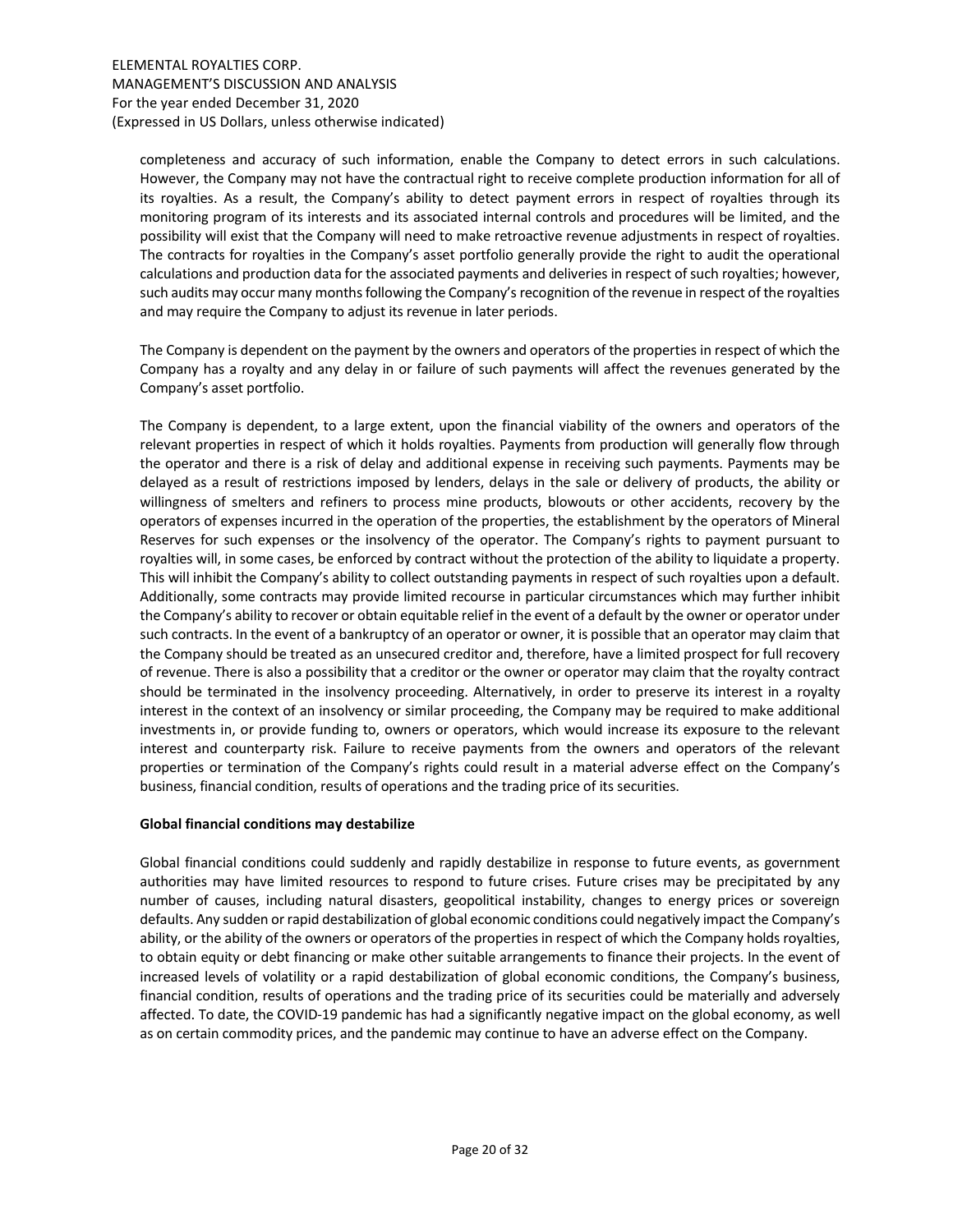# The Company is exposed to counterparty and liquidity risk, and any delay or failure of counterparties to make payments will affect the revenues of the Company

The Company is exposed to various counterparty risks including, but not limited to (i) the Company's royalty counterparties; (ii) other companies that have payables owing to the Company; (iii) the Company's insurance providers; and (iv) the Company's lenders. The Company is also exposed to liquidity risks in meeting its operating expenditure requirements in instances where cash positions are unable to be maintained or appropriate financing is unavailable. These factors may impact the ability of the Company to obtain loans or other credit facilities or obtain equity financing in the future or to obtain them on terms favourable to the Company.

# Royalties may not be honoured by operators of a project

Royalties in respect of natural resource properties are largely contractual in nature. Parties to contracts do not always honour contractual terms and contracts themselves may be subject to interpretation or technical defects. To the extent grantors of royalties do not abide by their contractual obligations, the Company may be forced to take legal action to enforce its contractual rights. Such legal action may be time consuming and costly and there is no guarantee of success. Any pending proceedings or actions or any decisions determined adversely to the Company could have a material adverse effect on the Company's business, financial condition, results of operations and the trading price of its securities.

# Not all of the Company's royalties are secured and the Company's security interests, if any, may be subordinated and difficult to enforce

Although certain of the Company's royalties are secured, certain of the Company's royalty interests are unsecured. In a default, liquidation or realization situation, any unsecured royalty interest of the Company will be satisfied pro rata with all other unsecured claims after all secured claims, property claims and prior ranking claims are satisfied in full. Absent a security interest, the Company's likely potential recourse against a defaulting property owner or mining operator would be for breach of the applicable contract which would result in damages and unsecured claims for which the likelihood of recovery is remote and time-consuming. In the event that a mining operator or property owner has insufficient funds to pay its liabilities and obligations as they become due, it is possible that other liabilities and obligations will be satisfied prior to those owing to the Company. Even valid security interests which are or may be held by the Company could be (i) subordinated to other indebtedness; (ii) unenforceable; (iii) difficult to enforce; or (iv) subject to attack by other creditors or stakeholders. Further, in insolvency proceedings, any security or other interest held by the Company will likely be further subordinated by court-ordered charges or other court-ordered relief, including for interim financing.

# The Company's profitability, results of operations and financial condition are subject to variations in foreign exchange rates

Certain of the Company's activities and its head office are located in Canada and the costs associated with these activities are largely denominated in Canadian dollars. Additionally, the Company has subsidiaries in the United Kingdom and Australia, creating potential foreign currency fluctuations between these subsidiaries. Additionally, some of the Company's royalties may be subject to foreign currency fluctuations and inflationary pressures, which could have a material adverse effect on the Company's business, financial condition, results of operations and the trading price of its securities. There can be no assurance that the steps taken by management to address variations in foreign exchange rates will eliminate all adverse effects and the Company may suffer losses due to adverse foreign currency rate fluctuations.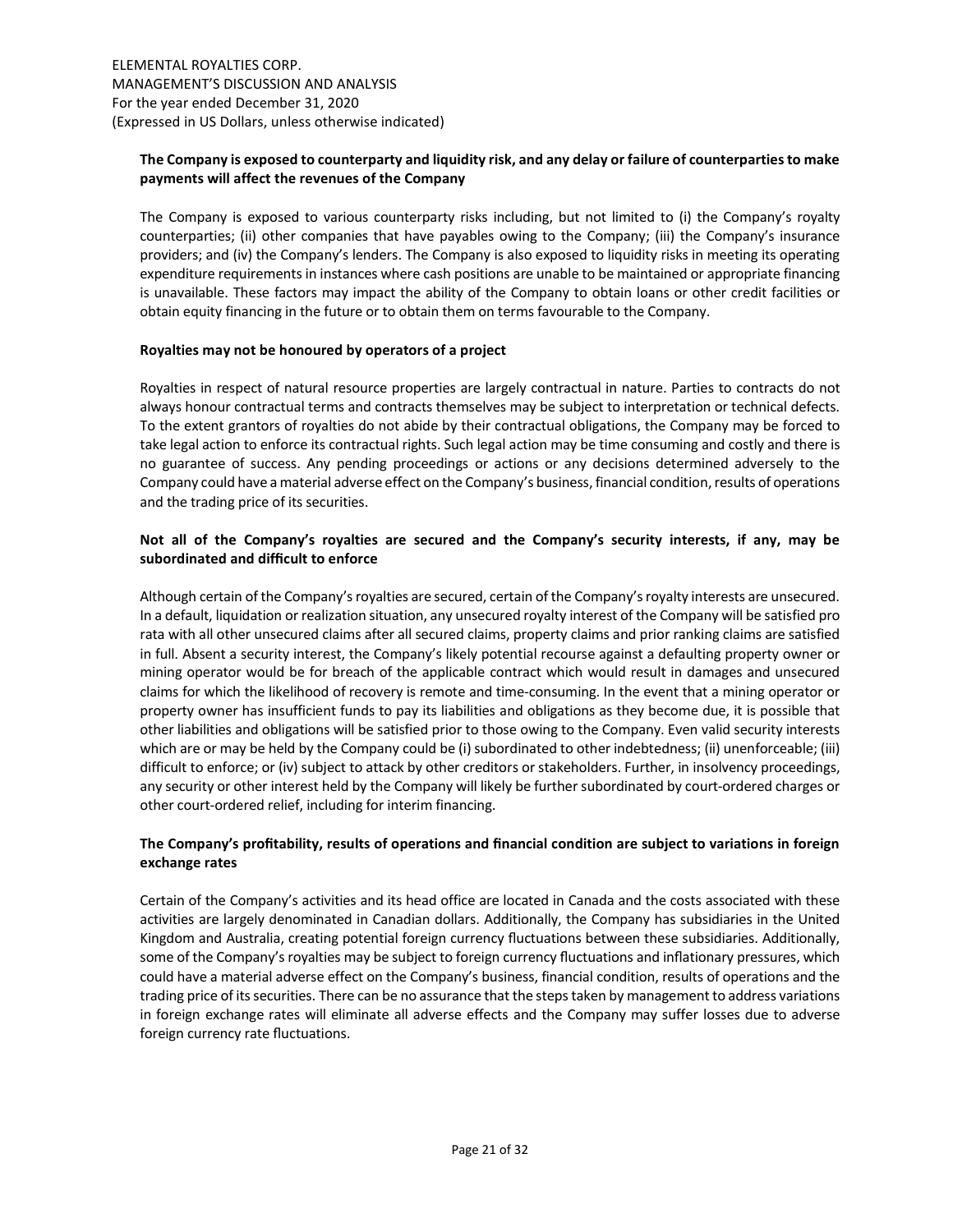# Operators of mines may not be able to replace depleted Mineral Reserves and Mineral Resources, which would reduce the Company's revenue from royalties

The revenue generated by the Company will principally be based on the exploitation of Mineral Reserves on assets underlying the Company's royalties. Mineral Reserves are continually being depleted through extraction and the long-term viability of the Company's royalty portfolio will depend on the replacement of Mineral Reserves by owners or operators of the associated properties through new producing assets and increases in Mineral Reserves on existing producing assets. As any mine in respect of which the Company has a royalty matures, the Company expects overall declines in production over the years unless the operator of such mine is able to replace Mineral Reserves that are mined through mine expansion or successful new exploration. Exploration for minerals is a speculative venture necessarily involving substantial risk. There is no certainty that the expenditures made by the operator of any given mineral project will result in discoveries of commercial quantities of minerals on properties underlying the Company's royalty interest or that discoveries will be located on properties covered by the relevant royalty. Even in those cases where a significant mineral deposit is identified and covered by a royalty owned by the Company, there is no guarantee that the deposit can be economically extracted. Substantial expenditures are required to establish Mineral Reserves through drilling, to develop processes to extract the Mineral Reserves and, in the case of new properties, to develop the extraction and processing facilities and infrastructure at any site chosen for extraction. Although substantial benefits may be derived from the discovery of a major deposit covered by a royalty owned by the Company, no assurance can be given that new Mineral Reserves will be identified to replace or increase the amount of Mineral Reserves underlying a royalty interest held by the Company. This includes Mineral Resources, as the Mineral Resources that have been discovered may not have been subjected to sufficient analysis to justify commercial operations or the allocation of funds required for development. The inability of operators to add additional Mineral Reserves or to replace existing Mineral Reserves through either the development of existing Mineral Resources or the acquisition of new mineral producing assets, in each case covered by a royalty owned by the Company, could result in a material adverse effect on the Company's business, financial condition, results of operations and the trading price of its securities.

# The Company may enter into acquisitions or other royalty or streaming transactions from time to time, which may be material, may involve the issuance of the Company's securities or may involve the incurrence of indebtedness and will be subject to transaction-specific risks

The Company regularly reviews opportunities to acquire existing royalties or streams, to create new royalty, streaming or other arrangements through the financing of mining projects, financing of new acquisitions or to acquire companies that hold royalties or streams in respect of mineral properties. At any given time, the Company may have various types of transactions and acquisition opportunities in various stages of active review, including submissions of indications of interest and participation in discussions or negotiations in respect of such transactions. This process also involves the engagement of consultants and advisors to assist in analyzing particular opportunities. Any such acquisition or transaction could be material to the Company and may involve the issuance of Common Shares or other securities by the Company or the incurrence of indebtedness to fund any such acquisition. In addition, any such transaction may have other transaction-specific risks associated with it, including risks related to the completion of the transaction, the project operators or the jurisdictions in which assets may be acquired or underlying properties located. Additionally, the Company may consider opportunities to restructure its royalty arrangements where it believes such a restructuring may provide a long-term benefit to the Company, even if such restructuring may reduce near-term revenues or result in the Company incurring transaction-related costs.

# Increased competition for royalties or streams could adversely affect the Company's ability to acquire additional royalties or streams in mineral properties

Many companies are engaged in the search for and the acquisition of mineral interests, including royalties and streams and there is a limited supply of desirable mineral interests. The mineral exploration and mining businesses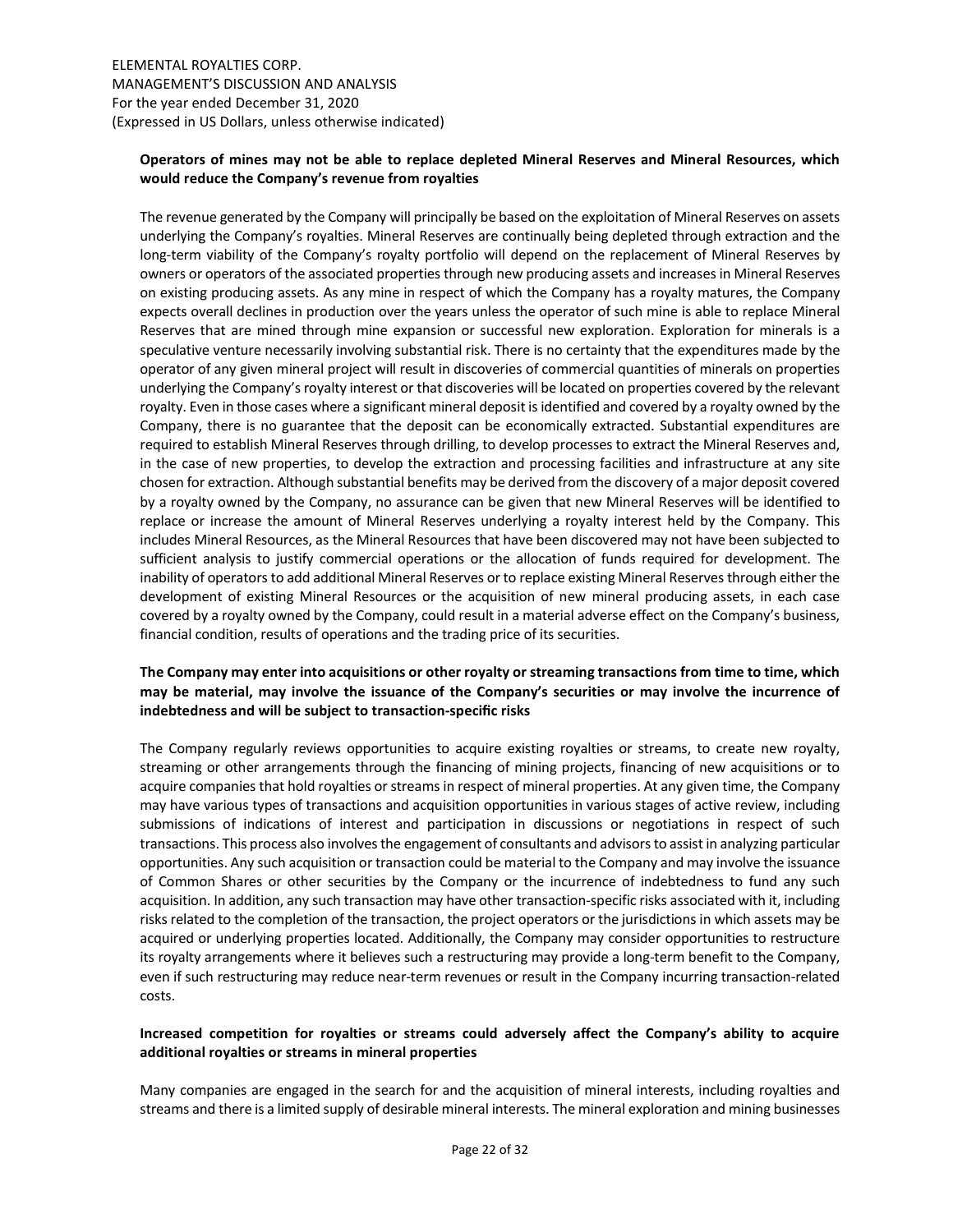are competitive in all phases. Many companies are engaged in the acquisition of mineral interests, including large, established companies with substantial financial resources, operational capabilities and long earnings records. The Company may be at a competitive disadvantage in acquiring those interests, whether by way of royalty or stream as competitors may have greater financial resources and technical staffs. There can be no assurance that the Company will be able to compete successfully against other companies in acquiring new royalties or streams. In addition, the Company may be unable to acquire royalties or streams at acceptable valuations which could result in a material adverse effect on the Company's business, financial condition, results of operations and the trading price of its securities.

# The Company can provide no assurance that it will be able to obtain adequate financing in the future or that the terms of such financing will be favourable

There can be no assurance that the Company will be able to obtain adequate financing in the future or that the terms of such financing will be favourable. Failure to obtain such additional financing could impede the Company's funding obligations, or result in delay or postponement of further business activities which could result in a material adverse effect on the Company's business, financial condition, results of operations and the trading price of its securities.

# The Company may experience difficulty attracting and retaining qualified management and technical personnel to efficiently operate its business

The Company is dependent upon the continued availability and commitment of its key management personnel, whose contributions to immediate and future operations of the Company are of significant importance. The loss of any such key management personnel, and, in particular, of its chief executive officer, could negatively affect the Company's business operations. From time to time, the Company may also need to identify and retain additional skilled management and specialized technical personnel to efficiently operate its business. In addition, the Company expects to frequently retain third-party specialized technical personnel to assess and execute on opportunities. These individuals may have conflicts of interest or scheduling conflicts, which may delay or inhibit the Company's ability to employ such individuals' expertise. The number of persons skilled in the acquisition, exploration and development of royalties and streams in natural resource properties is limited and competition for such persons is intense. Recruiting and retaining qualified personnel will be critical to the Company's success and there can be no assurance that the Company will be able to recruit and retain such personnel. If the Company is not successful in recruiting and retaining qualified personnel, the Company's ability to execute its business model and growth strategy could be affected, which could have a material adverse effect on its business, financial condition, results of operations and the trading price of its securities.

# Certain of the Company's directors and officers may serve as directors and officers with other companies, which could put them in a conflict position from time to time

Certain of the directors and officers of the Company may also serve as directors or officers of, or have significant shareholdings in, other companies involved in natural resource exploration, development and production and, to the extent that such other companies may engage in transactions or participate in the same ventures in which the Company participates, or in transactions or ventures in which the Company may seek to participate, the directors and officers of the Company may have a conflict of interest in negotiating and concluding terms respecting the extent of such participation.

Such conflicts of the directors and officers could result in a material adverse effect on the Company's business, financial condition, results of operations and the trading price of its securities.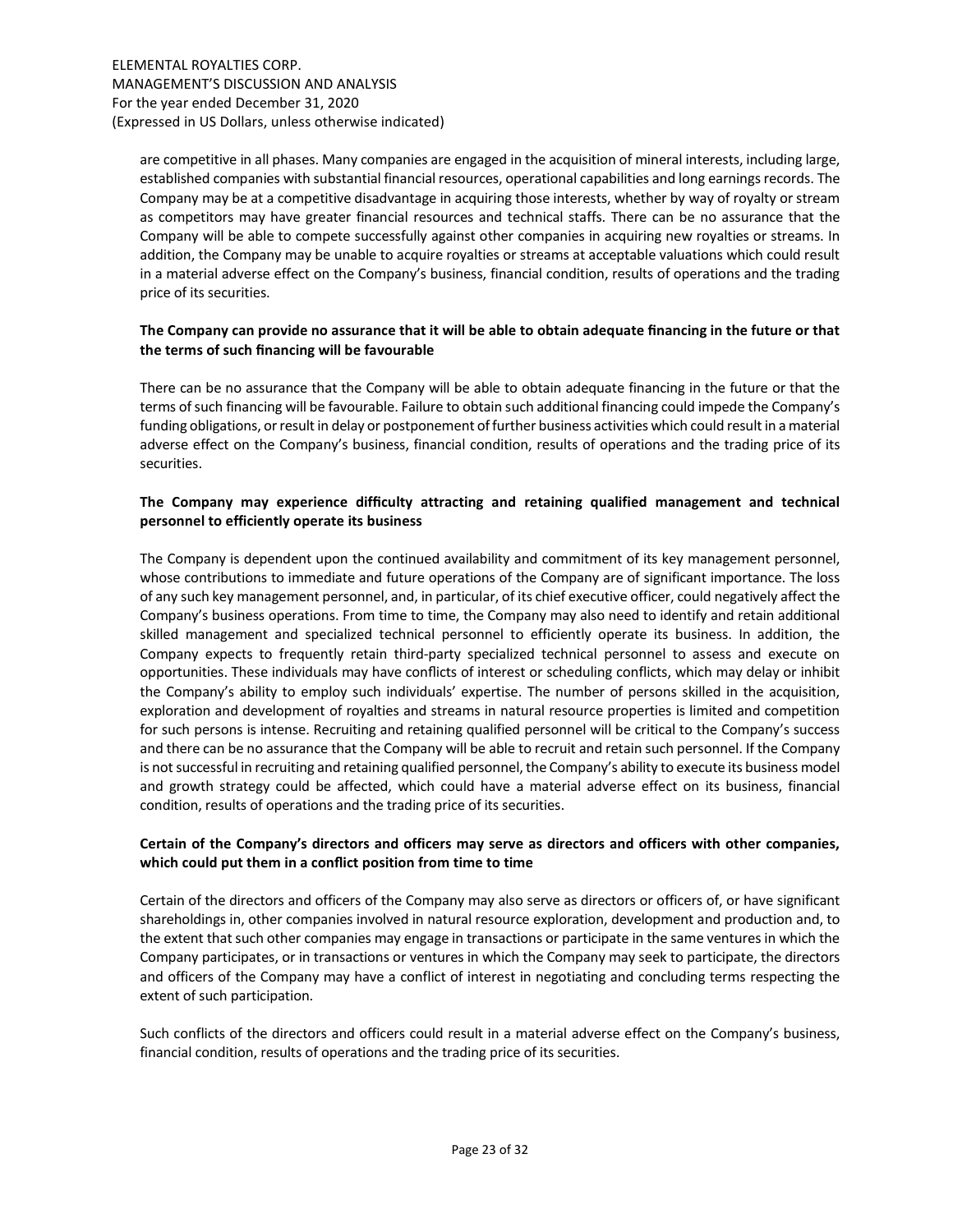# Changes in or in the interpretation of tax legislation or accounting rules could affect the profitability of the Company

Changes to, or differing interpretation of, taxation laws or regulations in any of Canada or any of the countries in which the Company's assets or relevant contracting parties or underlying properties are located could result in some or all of the Company's profits being subject to additional taxation. No assurance can be given that new taxation rules or accounting policies will not be enacted or that existing rules will not be applied in a manner which could result in the Company's profits being subject to additional taxation or which could otherwise have a material adverse effect on the Company's profitability, results of operations and financial condition and the trading price of its securities. In addition, the introduction of new tax rules or accounting policies, or changes to, or differing interpretations of, or application of, existing tax rules or accounting policies could make royalties held by the Company less attractive to counterparties. Such changes could adversely affect the Company's ability to acquire new assets or make future investments.

### The Company may be unable to repay its indebtedness and comply with its obligations under a credit facility

The Company entered into the Amended Facility Agreement to be used primarily to fund the acquisition of royalties. These acquisitions resulted in significant drawings under the Amended Facility Agreement and the Company would be required to use a portion of its cash flow to service principal and interest on the debt thereunder, which will limit the cash flow available for other business opportunities. The Company's ability to make scheduled payments of the principal of, to pay interest on, or to refinance indebtedness will depend on its future performance, which is subject to economic, financial, competitive and other factors beyond its control. The Company may not generate future cash flow that is sufficient to service debt and make necessary capital expenditures. If the Company is unable to generate such cash flow, it may be required to adopt one or more alternatives, such as reducing or eliminating dividends, if any, restructuring debt or obtaining additional equity capital on terms that may be onerous or highly dilutive. The Company's ability to refinance indebtedness will depend on the capital markets and its financial condition at such time. The Company may not be able to engage in any of these activities or engage in these activities on desirable terms, which could result in a default on its debt obligations.

The terms of the Amended Facility Agreement require the Company to satisfy various affirmative and negative covenants. These covenants may limit, among other things, the Company's ability to incur further indebtedness, create certain liens on assets or engage in certain types of transactions. These covenants could also limit the ability of the Company to amend its royalty contracts without the consent of the lenders. There can be no assurances that, in the future, the Company will not be limited in its ability to respond to changes in its business or competitive activities or be restricted in its ability to engage in mergers, acquisitions or dispositions of assets. Furthermore, a failure to comply with these covenants, could likely result in an event of default under such credit facilities and would allow the lenders to accelerate the debt, which could materially and adversely affect the Company's business, financial condition, results of operations and the trading price of its securities.

# The Company's operations will depend on information systems that may be vulnerable to cyber security threats

The Company's operations depend, in part, on its IT systems, networks, equipment and software and the security of these systems. The Company depends on various IT systems to process and record financial and technical data, administer its contracts with its counterparties and communicate with employees and third parties. These IT systems, and those of its third-party service providers and vendors and the counterparties under its contracts for royalties may be vulnerable to an increasing number of continually evolving cyber security risks. Unauthorized third parties may be able to penetrate network security and misappropriate or compromise confidential information, create system disruptions or cause shutdowns. Any such breach or compromise may go undetected for an extended period of time.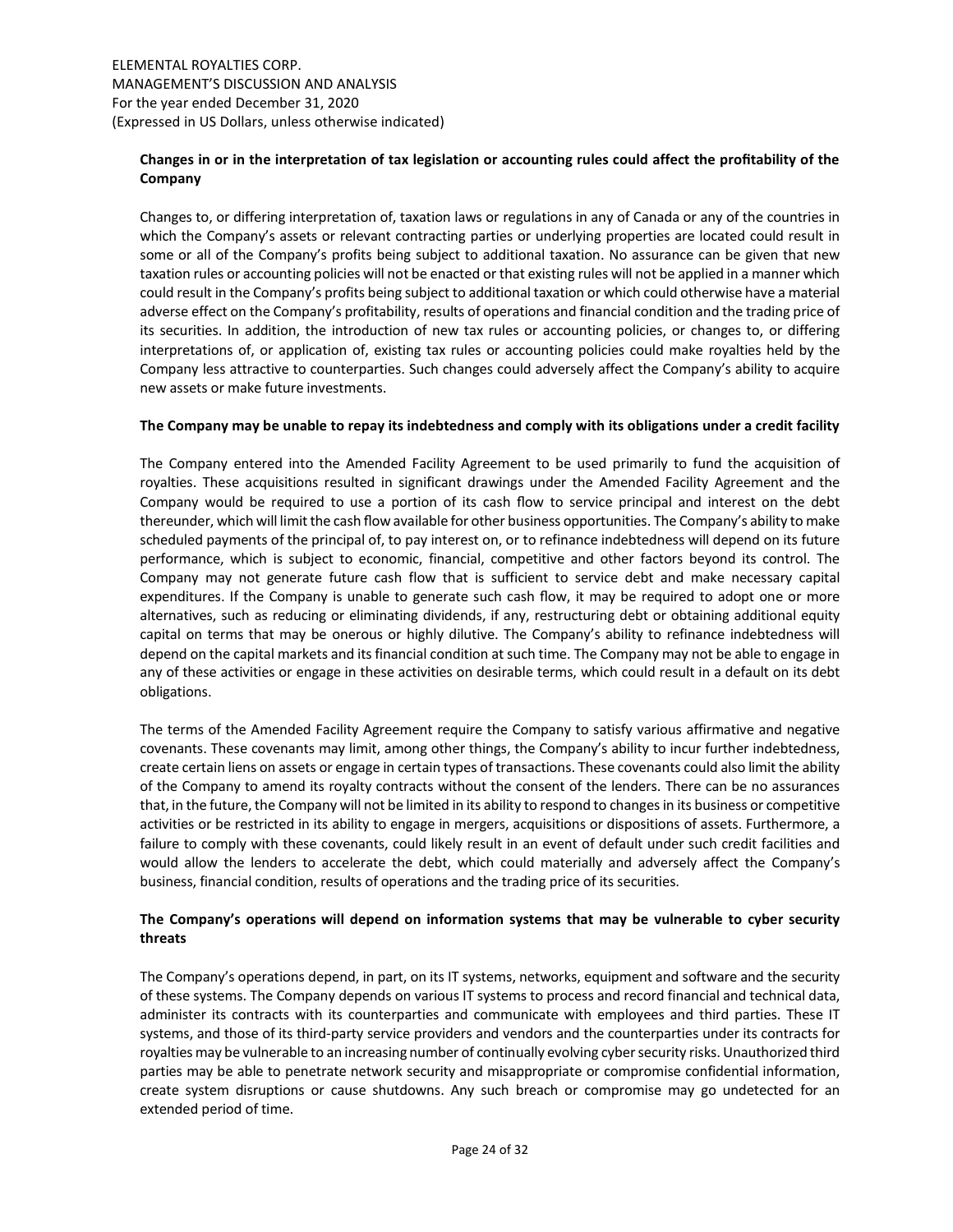A significant breach of the Company's IT systems or data security or misuse of data, particularly if such breach or misuse goes undetected for an extended period of time, could result in significant costs, loss of revenue, fines or lawsuits and damage to reputation. The costs to eliminate or alleviate cyber or other security problems, including bugs, viruses, worms, malware and other security vulnerabilities, could be significant, and the Company's efforts to address these problems may not be successful. The significance of any cyber-security breach is difficult to quantify, but may in certain circumstances be material and could have a material adverse effect on the Company's financial condition, results of operations and the trading price of its securities.

# Risks relating to Mines and Mining Operations

# The Company is indirectly exposed to many of the same risk factors as the owners and operators of properties in respect of which it holds a royalty

The Company is indirectly subject to the risk factors applicable to the owners and operators of properties in respect of which the Company holds a royalty, to the extent that such risks relate to the production of minerals from, or the continued operation of, such mines or projects.

# Production at mines and projects in respect of which the Company holds a royalty is dependent on operators' employees

Production from the properties in respect of which the Company holds a royalty interest depends on the efforts of operators' employees. There is competition for geologists and persons with mining expertise. The ability of the owners and operators of such properties to hire and retain geologists and persons with mining expertise is key to those operations. Further, relations with employees may be affected by changes in the scheme of labour relations that may be introduced by the relevant governmental authorities in the jurisdictions in which those operations are conducted. Changes in such legislation or otherwise in the relationships of the owners and operators of such properties with their employees may result in strikes, lockouts or other work stoppages, or could result in the owners and operators of such properties to decide to cease production at one or more of the properties, any of which could have a material adverse effect on the Company's business, financial condition, results of operations and the trading price of its securities.

# Mineral Reserves and Mineral Resources are estimates based on interpretation and assumptions and actual production may differ from amounts identified in such estimates

The Mineral Reserves and Mineral Resources on properties in respect of which the Company holds royalties are estimates only, and no assurance can be given that the estimated Mineral Reserves and Mineral Resources will be accurate or that the indicated level of minerals will be produced. Mineral Reserve and Mineral Resource estimates for certain of the Company's royalties will be prepared by the operators of the underlying properties. The Company will not participate in the preparation or verification of such estimates (or the reports in which they are presented) and the Company will not independently assess or verify the accuracy of such estimates. Such estimates are, in large part, based on interpretations of geological data obtained from drill holes and other sampling techniques. Actual mineralization or formations may be different from those predicted. Further, it may take many years from the initial phase of drilling before production is possible and during that time the economic feasibility of exploiting a mineral deposit discovery may change.

Market price fluctuations of the applicable commodity, as well as increased production and capital costs or reduced recovery rates, may render the proven and probable Mineral Reserves on properties underlying the Company's royalties unprofitable to develop at a particular site or sites for periods of time or may render Mineral Reserves containing relatively lower-grade mineralization uneconomic. Moreover, short-term operating factors relating to the Mineral Reserves, such as the need for the orderly development of ore bodies or the processing of new or different ore grades, may cause Mineral Reserves to be reduced or not extracted. Estimated Mineral Reserves may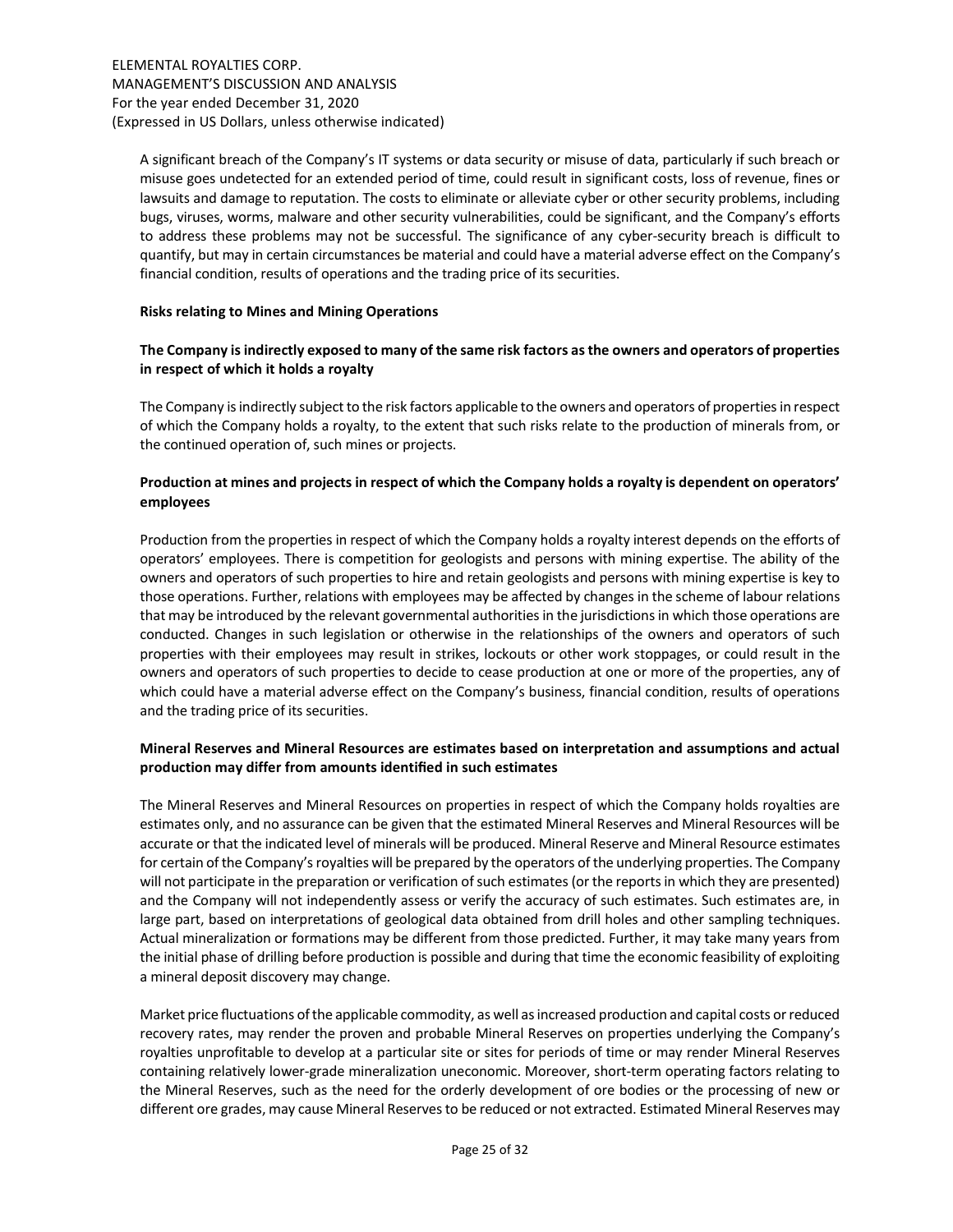have to be recalculated based on actual production experience. The economic viability of a mineral deposit may also be impacted by other attributes of a particular deposit, such as size, grade and proximity to infrastructure, governmental regulations and policy relating to price, taxes, royalties, land tenure, land use permitting, the import and export of minerals and environmental protection and by political and economic stability. While these risks may exist for all of the Company's assets, they will be heightened in the case of interests in properties which have not yet commenced production.

Mineral Resource estimates, in particular, must be considered with caution. Mineral Resource estimates for properties that have not commenced production are based, in many instances, on limited and widely-spaced drill hole or other limited information, which is not necessarily indicative of the conditions between and around drill holes. Such Mineral Resource estimates may require revision as more drilling or other exploration information becomes available or as actual production experience is gained. Further, Mineral Resources may not have demonstrated economic viability and may never be extracted by the operator of a property. It should not be assumed that all or any part of the Mineral Resources on properties underlying the Company's royalties constitute or will be converted into Mineral Reserves.

Any of the foregoing factors may require operators to reduce their Mineral Reserves and Mineral Resources, which could result in a material adverse effect on the Company's business, financial condition, results of operations and the trading price of its securities.

### Production forecasts may not prove to be accurate

The Company prepares estimates and forecasts of future mineral production attributable to the Company pursuant to the properties in respect of which it holds royalties and, in doing so, the Company relies on public disclosure and other information it receives from the owners, operators and independent experts of such properties to prepare such estimates. Such information may necessarily be imprecise because it depends upon the judgment of the individuals who operate such properties as well as those who review and assess the geological and engineering information. These production estimates and forecasts will typically be based on existing mine plans and other assumptions with respect to such properties, which may change from time to time and over which the Company will have no control, including the availability, accessibility, sufficiency and quality of ore, the costs of production, the operators' ability to sustain and increase production levels, the sufficiency of infrastructure, the performance of personnel and equipment, the availability of materials and equipment including reagents and fuel, the ability to maintain and obtain mining interests and permits and compliance with existing and future laws and regulations. Any such information is forward-looking and no assurance can be given that such production estimates and forecasts will be achieved. Actual production attributable to the Company's royalty interests may vary from the Company's estimates for a variety of reasons, including: actual ore mined varying from estimates of grade, tonnage, dilution and metallurgical and other characteristics; actual ore mined being less amenable than expected to mining or treatment; lower than expected mill feed grades; lower than anticipated sweep efficiency at certain mines; short-term operating factors relating to the Mineral Reserves, such as the need for sequential development of ore bodies and the processing of new or different ore grades; delays in the commencement of production and ramp up at new mines; revisions to mine plans; unusual or unexpected ore body formations; risks and hazards associated with the properties in respect of which the Company holds royalties, including but not limited to caveins, rock falls, rock bursts, pit wall failures, seismic activity, weather-related complications, fires or flooding or as a result of other operational problems such as production drilling or material removal challenges, power failures or a failure of a key production component such as a hoist, an autoclave, a filter press or a grinding mill; and unexpected labour shortages, strikes, local community opposition or blockades. Occurrences of this nature and other accidents, adverse conditions or operational problems in future years may result in the Company's failure to realize the benefits of its production forecasts anticipated from time to time. If the Company's production forecasts prove to be incorrect, it could result in a material adverse effect on the Company's business, financial condition, results of operations and the trading price of its securities.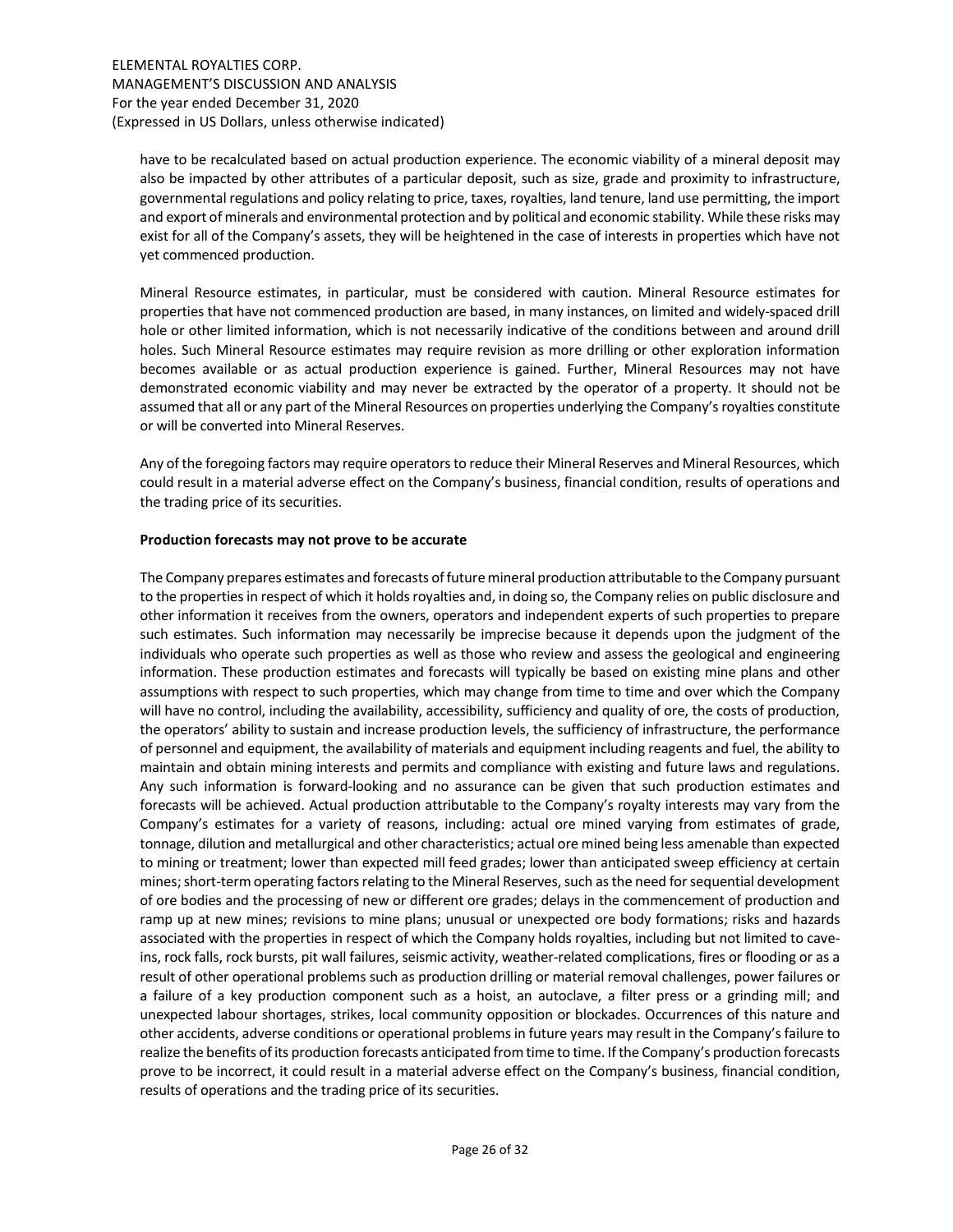# The exploration and development of mineral properties are inherently dangerous and subject to risks beyond the control of the Company

Companies engaged in mining activities are subject to all of the hazards and risks inherent in exploring for and developing natural resource projects. These risks and uncertainties include, but are not limited to, environmental hazards, industrial accidents, labour disputes, increases in the cost of labour, social unrest, changes in the regulatory environment, permitting and title risks, impact of non-compliance with laws and regulations, fires, explosions, blowouts, cratering, encountering unusual or unexpected geological formations or other geological or grade problems, unanticipated metallurgical characteristics or less than expected mineral recovery, encountering unanticipated ground or water conditions, cave-ins, pit wall failures, flooding, rock bursts, tailings dam failures, periodic interruptions due to inclement or hazardous weather conditions, earthquakes, seismic activity, other natural disasters or unfavourable operating conditions and losses. Should any of these risks or hazards affect a company's exploration or development activities, it may (i) result in an environmental release or environmental pollution and liability; (ii) cause the cost of development or production to increase to a point where it would no longer be economic to produce the metal from the mineral projects in respect of which the Company holds a royalty; (iii) result in a write-down or write-off of the carrying value of one or more mineral projects; (iv) cause delays or stoppage of mining or processing; (v) result in the destruction of properties, processing facilities or thirdparty facilities necessary to the company's operations; (vi) cause personal injury or death and related legal liability; (vii) result in regulatory fines and penalties or the revocation or suspension of licences; (viii) result in the loss of insurance coverage; or (ix) result in the loss of social licence to operate. The occurrence of any of the abovementioned risks or hazards could result in an interruption or suspension of operations of the properties in respect of which the Company holds a royalty, which in turn could have a material adverse effect on the Company's business, financial condition, results of operations and the trading price of its securities.

# Defects in title to properties underlying the Company's royalties may result in a loss of entitlement by the operator and a loss of the Company's interest

A defect in the chain of title to any of the properties underlying one of the Company's royalties or necessary for the anticipated development or operation of a particular project to which a royalty relates may arise to defeat or impair the claim of the operator to a property which could in turn result in a loss of the Company's interest in respect of that property. In addition, claims by third parties or aboriginal groups may impact the operator's ability to conduct activities on a property to the detriment of the Company's royalties. To the extent an owner or operator does not have title to the property, it may be required to cease operations or transfer operational control to another party. Many royalties are contractual, rather than an interest in land, with the risk that an assignment or bankruptcy or insolvency proceedings by an owner will result in the loss of any effective royalty in a particular property. Further, even in those jurisdictions where there is a right to record or register royalties held by the Company in land registries or mining recorder's offices, such registrations may not necessarily provide any protection to the Company. As a result, known title defects, as well as unforeseen and unknown title defects, may impact operations at a project in respect of which the Company has a royalty and could result in a material adverse effect on the Company's business, financial condition, results of operations and the trading price of its securities.

# Future litigation affecting the properties in respect of which the Company holds its royalties could have an adverse effect on the Company

Potential litigation may arise on a property on which the Company holds a royalty (for example, litigation between joint venture partners or between operators and original property owners or neighbouring property owners). As a holder of such interests, the Company does not generally have any influence on the litigation and does not generally have access to data. Any such litigation that results in the cessation or reduction of production from a property (whether temporary or permanent) or the expropriation or loss of rights to a property could have a material adverse effect on the Company's profitability, results of operations and financial condition and the trading price of its securities.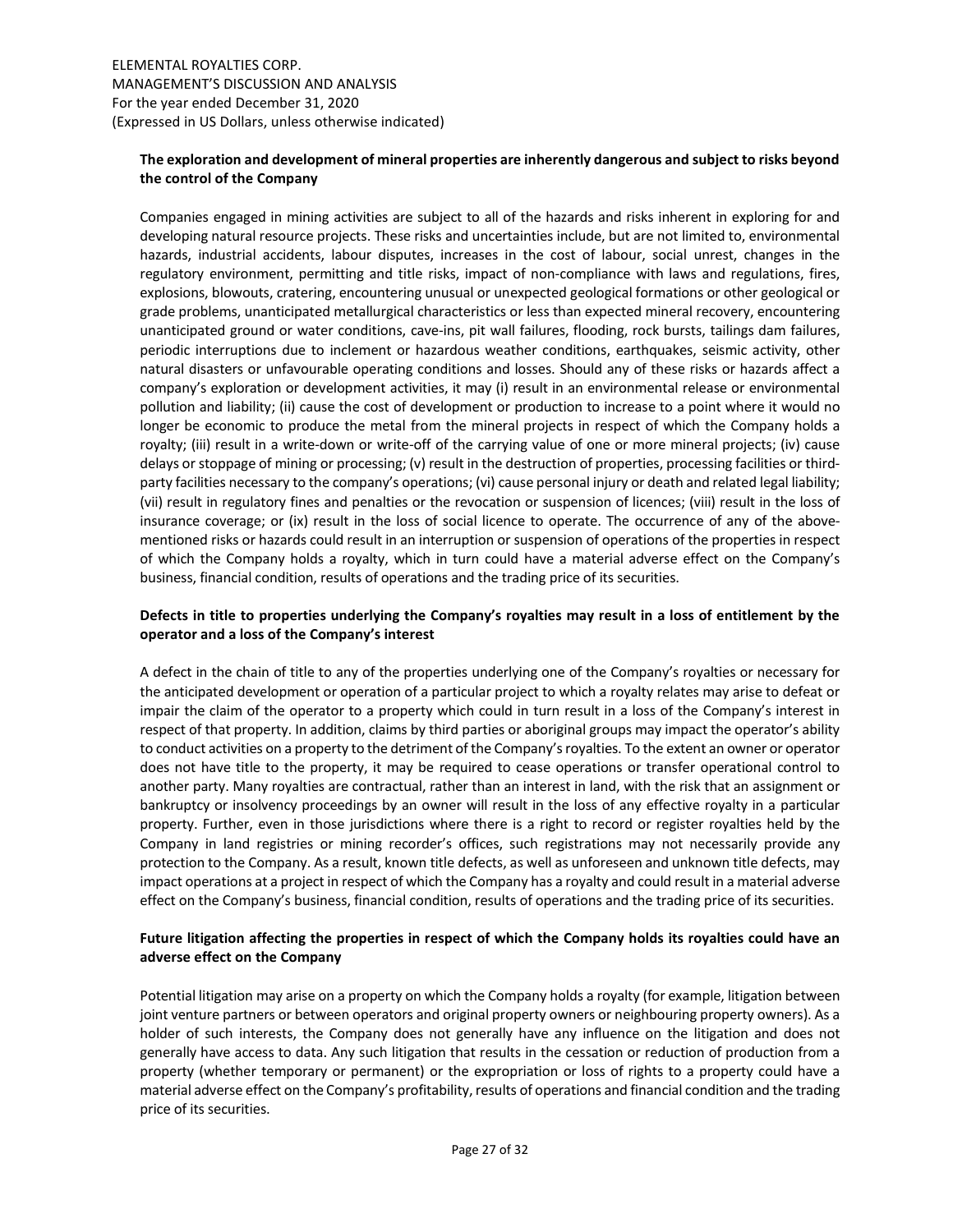Moreover, the courts in some of the jurisdictions in which the Company has a royalty may offer less certainty as to the judicial outcome of legal proceedings or a more protracted judicial process than is the case in more established economies. Accordingly, there can be no assurance that contracts, joint ventures, licences, licence applications or other legal arrangements will not be adversely affected by the actions of government authorities and the effectiveness of and enforcement of such arrangements in these jurisdictions. Moreover, the commitment of local businesses, government officials and agencies and the judicial system in these jurisdictions to abide by legal requirements and negotiated agreements may be more uncertain and may be susceptible to revision or cancellation, and legal redress may be uncertain or delayed. These uncertainties and delays could have a material adverse effect on the business, financial condition, results of operations of the Company and on the trading price of its securities.

### Defects or disputes relating to the Company's royalties could have an adverse effect on the Company

Defects in or disputes relating to the royalties in the Company's royalty portfolio may prevent the Company from realizing the anticipated benefits from these interests. Material changes could also occur that may adversely affect management's estimate of the carrying value of the Company's royalties and could result in impairment charges. While the Company seeks to confirm the existence, validity, enforceability, terms and geographic extent of the royalties it acquires, there can be no assurance that disputes or other problems concerning these and other matters or other problems will not arise. Confirming these matters is complex and is subject to the application of the laws of each jurisdiction to the particular circumstances of each parcel of mineral property and to the documents reflecting the royalties. The discovery of any defects in, or any disputes in respect of, the royalties, could have a material adverse effect on the Company's profitability, results of operations and financial condition and the trading price of its securities.

The operations in respect of which the Company holds a royalty requires various property rights, permits and licences to be held by the operator in order to conduct current and future operations, and delays or a failure to obtain or maintain such property rights, permits and licences, or a failure to comply with the terms of any of such property rights, permits and licences could result in the interruption or closure of operations or exploration on the properties.

The exploration, development and operation of mining properties are subject to laws and regulations governing health and worker safety, employment standards, environmental matters, mine development, project development, mineral production, permitting and maintenance of titles, exports, taxes, labour standards, reclamation obligations, heritage, historic and archaeological matters and other matters. The owners and operators of the properties in respect of which the Company holds royalties require licences and permits from various governmental authorities in order to conduct their operations. Future changes in such laws and regulations or in such licences and permits could have a material adverse effect on the revenue that the Company will derive from its royalties. Such licences and permits are subject to change in various circumstances and are required to be kept in good standing through a variety of means, including cash payments and satisfaction of conditions of issues. Such licences and permits are subject to expiration, relinquishment and/or termination without notice to, control of or recourse by the Company. There can be no guarantee that the owners or operators of those properties in respect of which the Company holds royalties are able to obtain or maintain all necessary licences and permits in good standing that may be required to explore, develop and operate the properties, commence the construction or operation of mining facilities, or maintain operations that economically justify the cost. Any failure to comply with applicable laws and regulations, permits and licences, or to maintain permits and licences in good standing, even if inadvertent, could result in interruption or closure of exploration, development or mining operations or in fines, penalties or other liabilities accruing to the owner or operator of a project. Any such occurrence could substantially decrease production or cause the termination of operations on a property in which the Company holds a royalty interest and could have a material adverse effect on the Company's business, financial condition, results of operations and the trading price of its securities.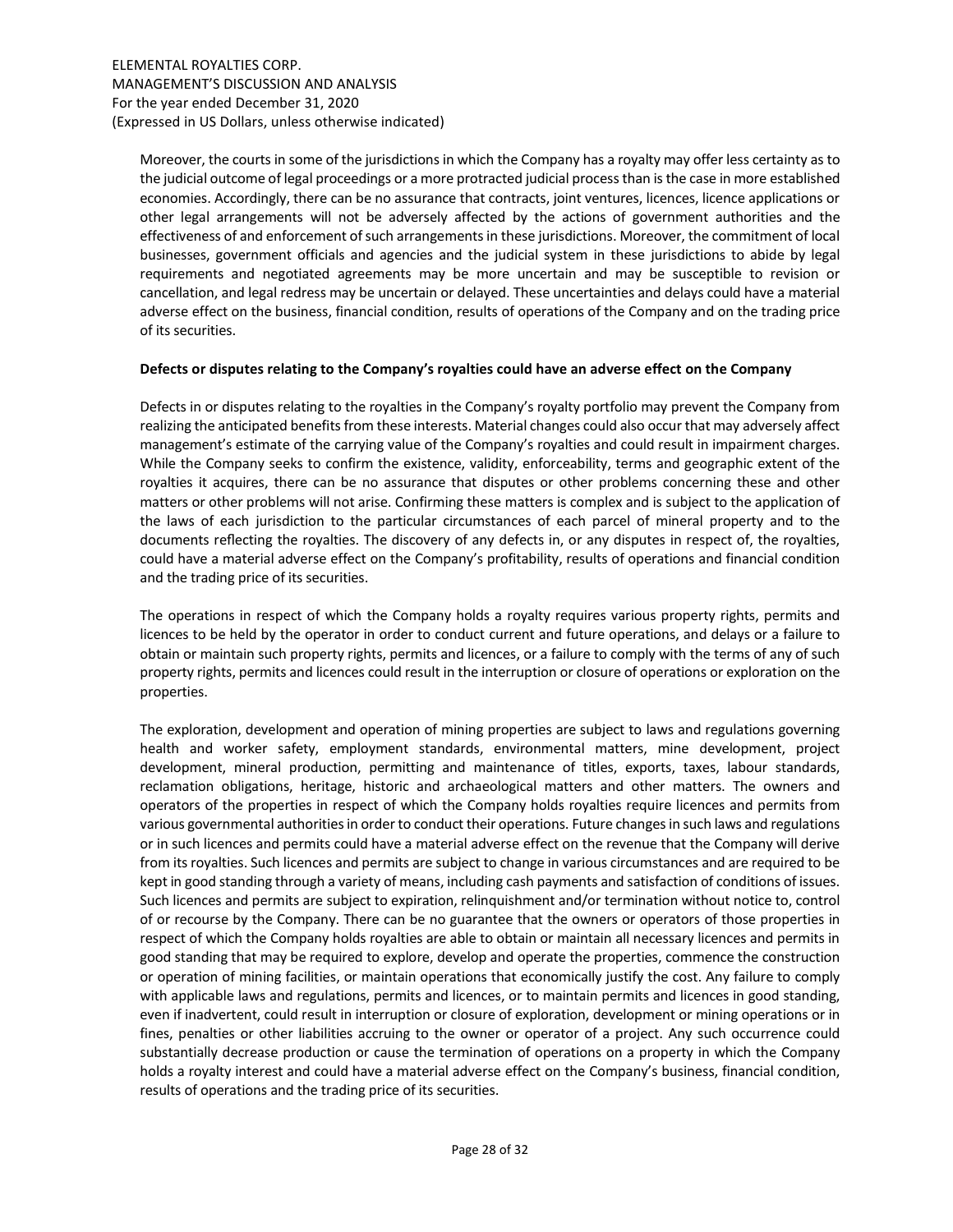# The Company will be exposed to risks related to the construction, development and/or expansion in relation to the mines, projects and properties in respect of which it holds a royalty

Many of the projects or properties in respect of which the Company holds an interest are in the construction or development stage, and such projects are subject to numerous risks, including, but not limited to delays in obtaining equipment, materials and services essential to the construction and development of such projects in a timely manner, currency exchange rates, labour shortages, cost escalations and fluctuations in metal prices. There can be no assurance that the owners or operators of such projects will have the financial, technical and operational resources to complete construction, development and/or expansion of such projects in accordance with current expectations or at all.

# The operations in respect of which the Company holds an interest are subject to environmental and endangered species laws and regulations that may increase the costs of doing business and may restrict operations, which could reduce the Company's revenues

All phases of the mining business present environmental risks and hazards and are subject to environmental regulation pursuant to a variety of government laws and regulations, including laws and regulations relating to the protection of endangered and threatened species. Compliance with such laws and regulations can require significant expenditures and a breach may result in the imposition of fines and penalties, which may be material. In addition, such laws and regulations can constrain or prohibit the exploration and development of new projects or the development or expansion of existing projects. Environmental legislation is evolving in a manner expected to result in stricter standards and enforcement, increases in land- use restrictions, larger fines and liability and potentially increased capital expenditures and operating costs. Any breach of environmental legislation by owners or operators of properties underlying the Company's asset portfolio, could have a material impact on the viability of the relevant property and impair the revenue derived by the Company from the applicable royalty, which could have a material adverse effect on the Company's business, financial condition, results of operations and the trading price of its securities.

# Changes in government regulation could inhibit exploration, construction and development on, or production from, the mineral properties in respect of which the Company holds royalties

The properties on which the Company holds a royalty interest may be located in multiple legal jurisdictions and political systems. There can be no assurance that future political and economic conditions in such countries will not result in the adoption of different policies or attitudes respecting the development and ownership of resources. Changes in applicable laws, regulations, or in their enforcement or regulatory interpretation could result in adverse changes to mineral development or operations. Any such changes in policy or attitudes may result in changes in laws affecting ownership of assets, land tenure and resource concessions, licensing fees, taxation, royalties, price controls, exchange rates, export controls, environmental protection, labour relations, foreign investment, nationalization, expropriation, repatriation of income and return of capital, which may affect both the ability to undertake exploration, construction and development on, or production from, the properties in respect of which the Company holds royalty interests or the payments under such royalties. In certain areas where the Company holds a royalty, the regulatory environment is in a state of continuing change, and new laws, regulations and requirements may be retroactive in their effect and implementation. Any changes in governmental laws, regulations, economic conditions or shifts in political attitudes or stability are beyond the control of the Company and the owners and operators of the properties in respect of which the Company holds a royalty interest and such changes could result in a material adverse effect on the Company's business, financial condition, results of operations and the trading price of its securities.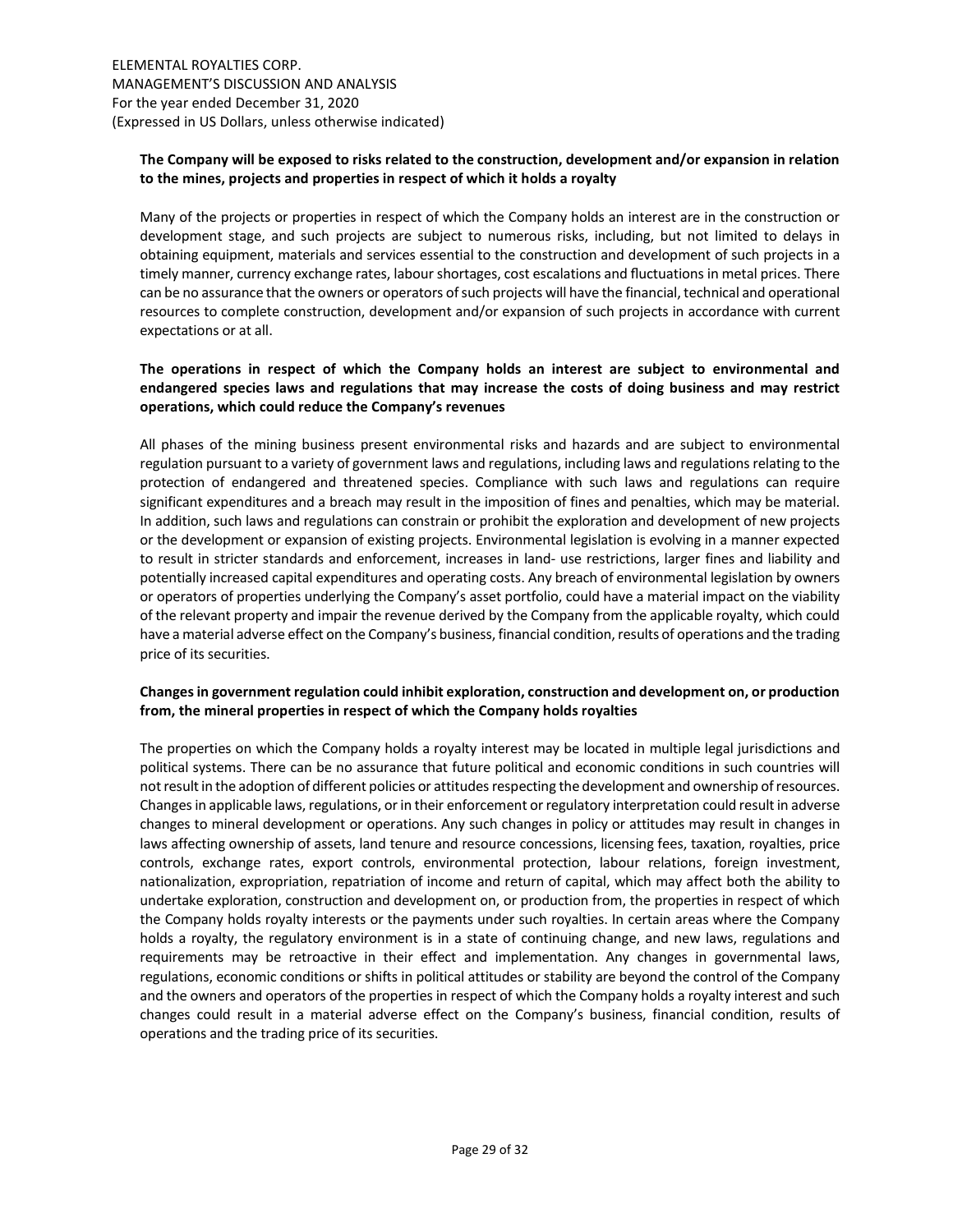### The Company is subject to risks related to certain operations in developing economies

The Company is subject to risks normally associated with the conduct of business in developing economies. Risks may include, among others, problems relating to power supply, labour disputes, delays or invalidation of governmental orders and permits, corruption, uncertain political and economic environments, civil disturbances and crime, arbitrary changes in laws or policies, foreign taxation and exchange controls, nationalization of assets, opposition to mining from environmental or other non-governmental organizations or changes in the political attitude towards mining, empowerment of previously disadvantaged people, local ownership requirements, limitations on foreign ownership, power supply issues, limitations on repatriation of earnings, infrastructure limitations and increased financing costs. The above risks could limit, disrupt or negatively impact the Company's business, financial condition, results of operations and the trading price of its securities.

# Mineral properties in respect of which the Company holds royalties may be subject to risks related to indigenous peoples, which could inhibit operations at such properties

Various international, national, state and provincial laws, codes, resolutions, conventions, guidelines, treaties and other principles and considerations relate to the rights of indigenous peoples. The Company holds royalties in respect of operations located in some areas currently or previously inhabited or used by indigenous peoples. In these areas, governments may have obligations to respect the rights of indigenous people. Some mandate consultation with indigenous people regarding actions which may affect indigenous people, including actions to approve or grant mining rights or permits. The obligations of government and private parties under the various international and national requirements, principles and considerations pertaining to indigenous people continue to evolve and be defined. The properties in respect of which the Company holds royalty interests are subject to the risk that one or more groups of indigenous people may oppose operations or new development. Such opposition may be directed through legal or administrative proceedings or protests, roadblocks or other forms of public expression against the operator's or the Company's activities. Opposition by indigenous people to such activities may require modification of or preclude operation or development of projects or may require the entering into of agreements with indigenous people. Claims and protests of indigenous peoples may disrupt or delay activities of the operators of properties in respect of which the Company holds royalty interests which could result in a material adverse effect on the Company's business, financial condition, results of operations and the trading price of its securities.

#### Risks Related to the Securities of Elemental

# The market price of the Common Shares may be volatile, which could result in substantial losses for holders of Common Shares

The market price of the Common Shares could be subject to significant fluctuations. In addition, securities markets worldwide have experienced, and are likely to continue to experience, significant price and volume fluctuations. This market volatility, as well as general economic, market or political conditions and the risk factors described in this MD&A could subject the market price of the Common Shares to wide price fluctuations regardless of the Company's operating performance.

# The Company may have to raise additional capital through the issuance of additional equity, which could result in dilution to shareholders

The issuance of additional Common Shares or of securities convertible into or exchangeable or exercisable for Common Shares may have a dilutive effect on the interests of shareholders. The number of Common Shares that the Company is authorized to issue is unlimited. The Company may, in its sole discretion, subject to applicable law and the rules of the TSX-V, issue additional Common Shares from time to time (including pursuant to any equitybased compensation plans that may be introduced in the future), and the equity interest in the Company of the holders of its Common Shares may be diluted thereby.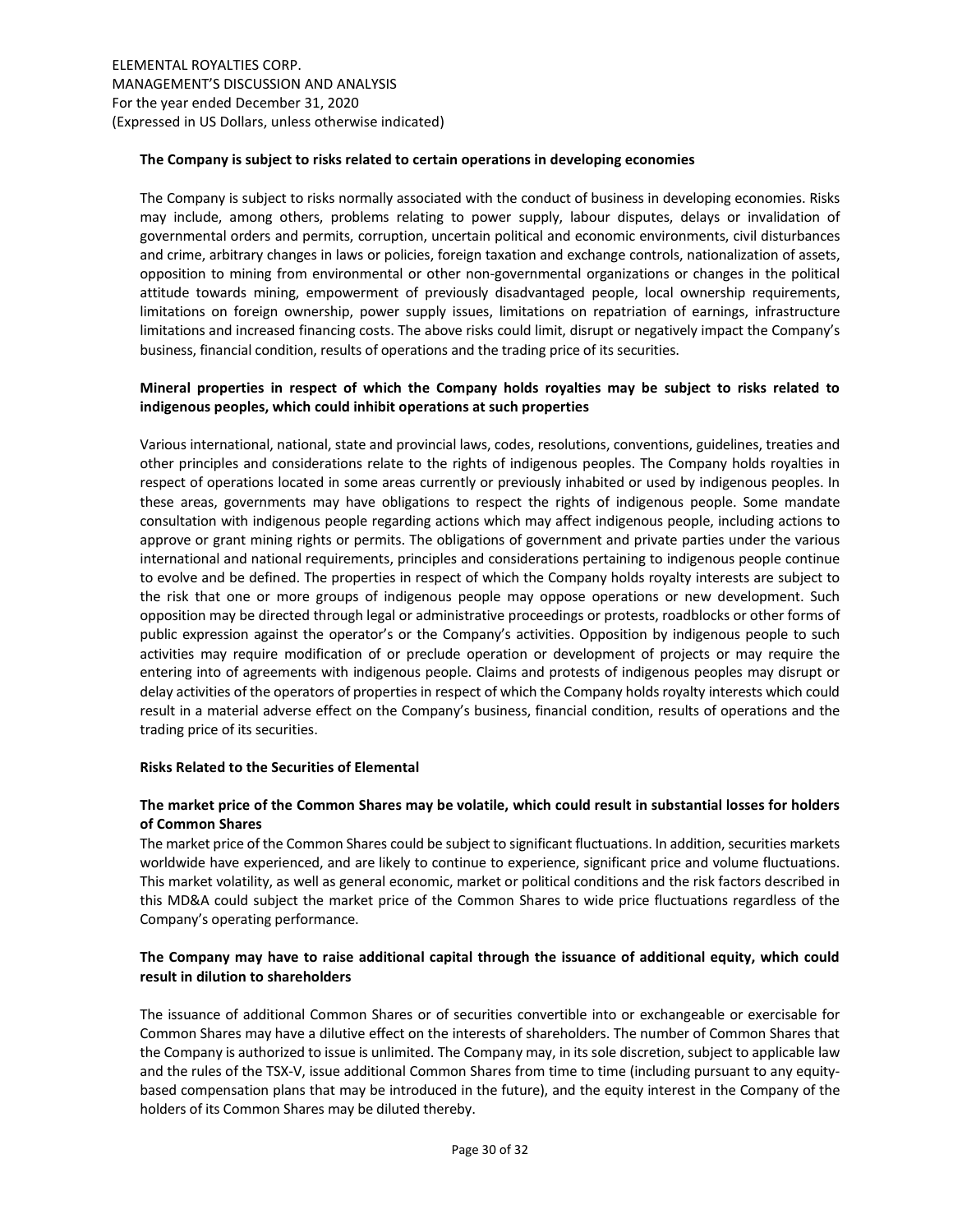The Company may require new capital to continue to grow its business and there are no assurances that capital will be available when needed, if at all. It is likely that, at least to some extent, such additional capital will be raised through the issuance of additional equity, which could result in substantial dilution to shareholders.

# The Canada Revenue Agency's ("CRA") recent focus on foreign income earned by Canadian companies may result in adverse tax consequences for the Company

There has been a recent focus by the CRA on income earned by foreign subsidiaries of Canadian companies. The majority of the Company's royalty assets will be owned by and the related revenue is received by subsidiaries of Elemental. Elemental has not received any reassessment or proposal from the CRA in connection with income earned by its foreign subsidiaries. Although management believes that the Company will be in full compliance with Canadian tax law, there can be no assurance that the Company's structure may not be challenged in future. In the event the CRA successfully challenges the Company's structure, this could potentially result in additional federal and provincial taxes and penalties, which may have a material adverse effect on the Company's profitability, results of operations and financial condition and the trading price of its securities.

# Changes in or in the interpretation of tax legislation or accounting rules could affect the profitability of the Company

Changes to, or differing interpretation of, taxation laws or regulations in any of Canada or any of the countries in which the Company's assets or relevant contracting parties or underlying properties are located could result in some or all of the Company's profits being subject to additional taxation. No assurance can be given that new taxation rules or accounting policies will not be enacted or that existing rules will not be applied in a manner which could result in the Company's profits being subject to additional taxation or which could otherwise have a material adverse effect on the Company's profitability, results of operations and financial condition and the trading price of its securities. In addition, the introduction of new tax rules or accounting policies, or changes to, or differing interpretations of, or application of, existing tax rules or accounting policies could make royalties or other interests held by the Company less attractive to counterparties. Such changes could adversely affect the Company's ability to acquire new assets or make future investments.

# The Company's operations will depend on information systems that may be vulnerable to cyber security threats

The Company's information technology and internal infrastructure is susceptible to damage from computer viruses, unauthorized access, natural disasters, terrorism, war and telecommunication and electrical failures. Significant disruption to the availability of information technology and internal infrastructure could cause delays in research and development work. The Company would incur liability and development of product candidates would be delayed if any disruption or security breach were to result in a loss of, or damage to, the Company's data.

# FORWARD-LOOKING STATEMENTS

This MD&A contains forward-looking statements and forward-looking information (within the meaning of applicable Canadian securities laws) (collectively, "forward-looking statements"). All statements and information, other than statements and information of historical fact, constitute "forward-looking statements" and include any information that addresses activities, events or developments that the Company believes, expects or anticipates will or may occur in the future including the Company's strategy, plansor future financial or operating performance and other statements that express management's expectations or estimates of future performance.

Forward-looking statements are generally identifiable by the use of the words "may", "would", "could", "will", "anticipate", "believe", "plan", "expect", "intend", "estimate" and similar expressions (including negative and